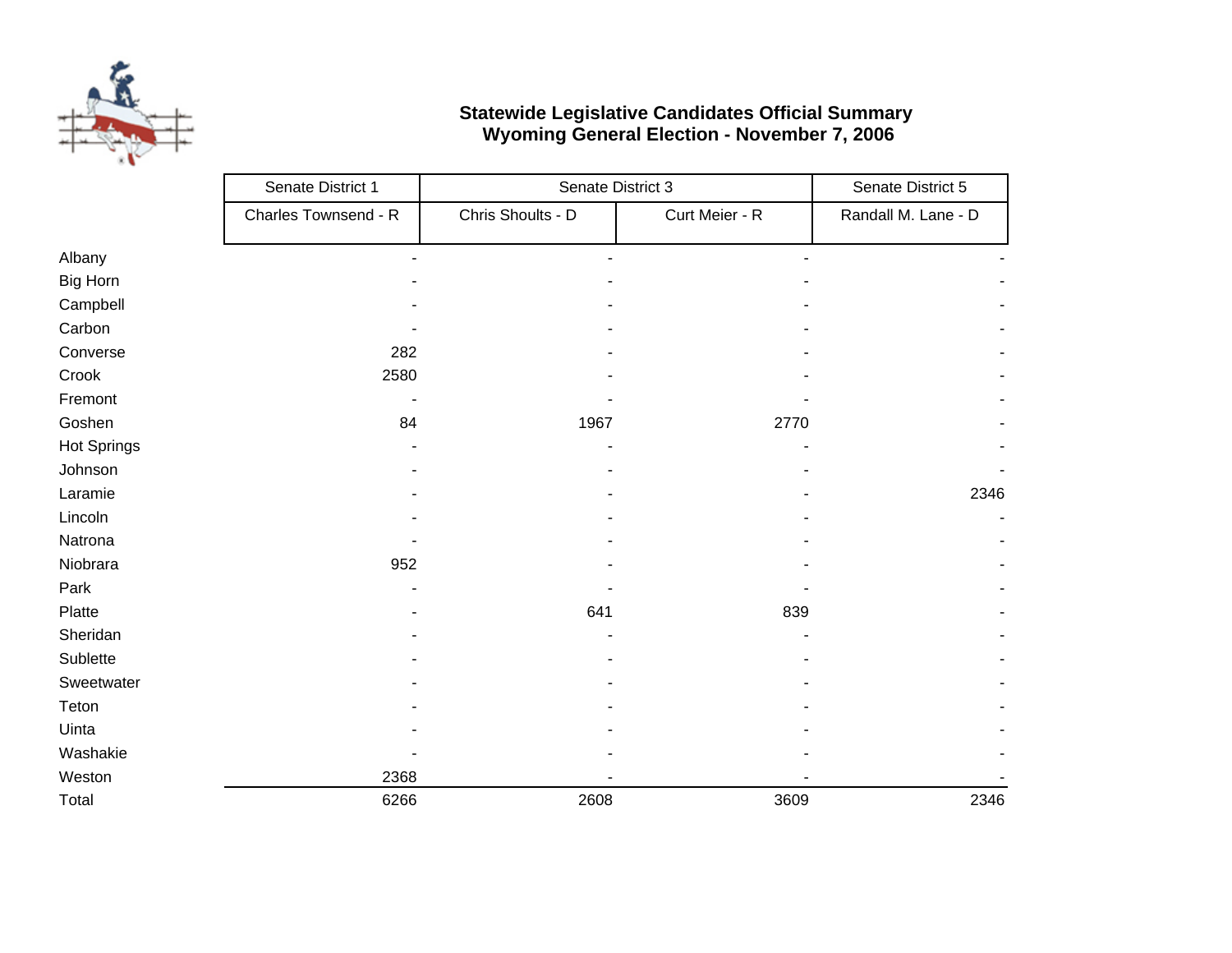

|             | Senate District 5      | Senate District 7       | Senate District 9 | Senate District 11 |
|-------------|------------------------|-------------------------|-------------------|--------------------|
|             | Robert "Bob" Fecht - R | Kathryn L. Sessions - D | Mike Massie - D   | Bill Vasey - D     |
| Albany      |                        |                         | 4370              | 42                 |
| Big Horn    |                        |                         |                   |                    |
| Campbell    |                        |                         |                   |                    |
| Carbon      |                        |                         |                   | 3352               |
| Converse    |                        |                         |                   |                    |
| Crook       |                        |                         |                   |                    |
| Fremont     |                        |                         |                   |                    |
| Goshen      |                        |                         |                   |                    |
| Hot Springs |                        |                         |                   |                    |
| Johnson     |                        |                         |                   |                    |
| Laramie     | 3793                   | 4157                    |                   |                    |
| Lincoln     |                        |                         |                   |                    |
| Natrona     |                        |                         |                   |                    |
| Niobrara    |                        |                         |                   |                    |
| Park        |                        |                         |                   |                    |
| Platte      |                        |                         |                   |                    |
| Sheridan    |                        |                         |                   |                    |
| Sublette    |                        |                         |                   |                    |
| Sweetwater  |                        |                         |                   |                    |
| Teton       |                        |                         |                   |                    |
| Uinta       |                        |                         |                   |                    |
| Washakie    |                        |                         |                   |                    |
| Weston      |                        |                         |                   |                    |
| Total       | 3793                   | 4157                    | 4370              | 3394               |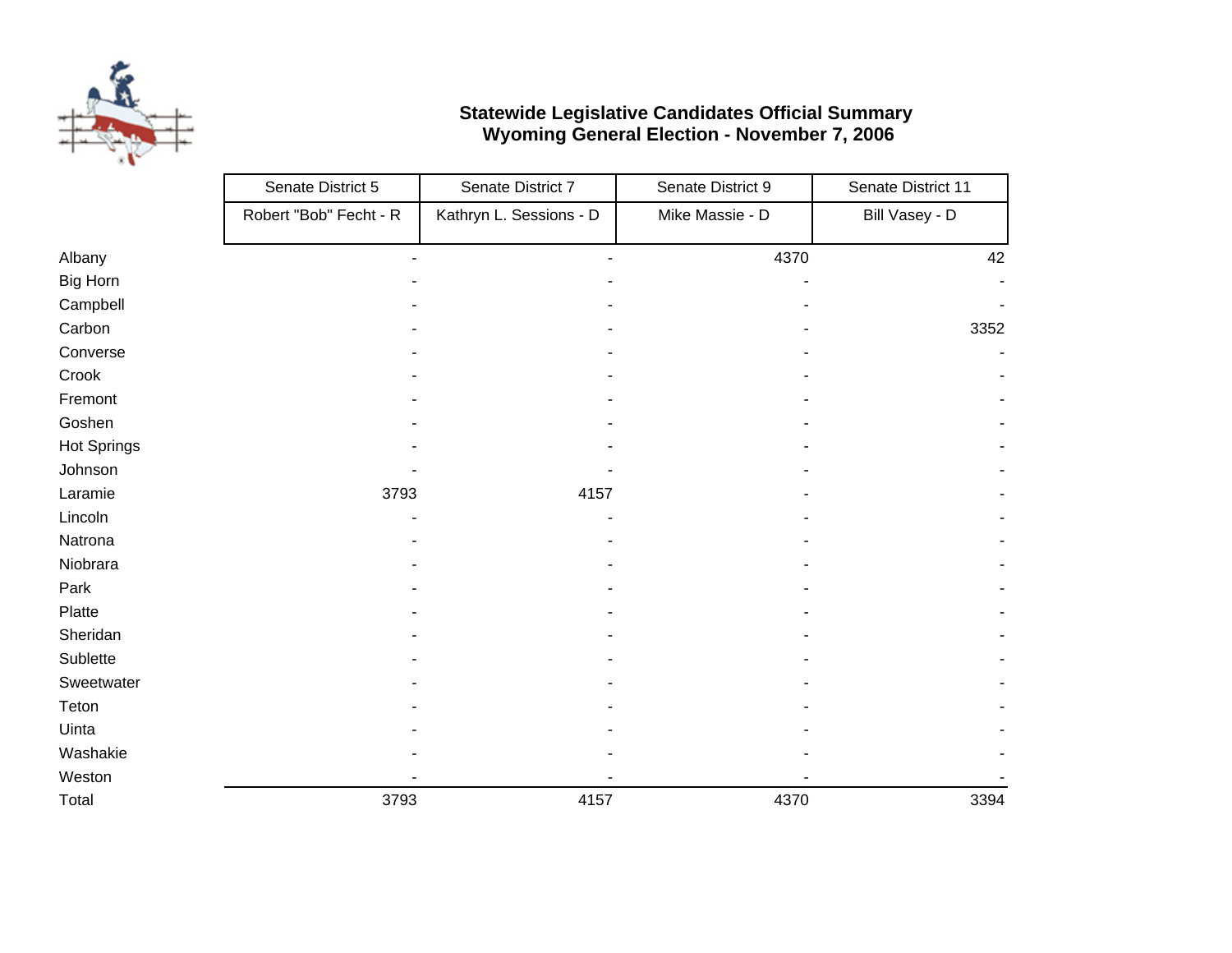

|             |                       | Senate District 11 |                     | Senate District 15 |
|-------------|-----------------------|--------------------|---------------------|--------------------|
|             | Kenneth R. Casner - I | Harry Lovato - R   | John M. Hastert - D | Ken Decaria - D    |
| Albany      | $\boldsymbol{9}$      | 56                 |                     |                    |
| Big Horn    |                       |                    |                     |                    |
| Campbell    |                       |                    |                     |                    |
| Carbon      | 535                   | 1733               |                     |                    |
| Converse    |                       |                    |                     |                    |
| Crook       |                       |                    |                     |                    |
| Fremont     |                       |                    |                     |                    |
| Goshen      |                       |                    |                     |                    |
| Hot Springs |                       |                    |                     |                    |
| Johnson     |                       |                    |                     |                    |
| Laramie     |                       |                    |                     |                    |
| Lincoln     |                       |                    |                     |                    |
| Natrona     |                       |                    |                     |                    |
| Niobrara    |                       |                    |                     |                    |
| Park        |                       |                    |                     |                    |
| Platte      |                       |                    |                     |                    |
| Sheridan    |                       |                    |                     |                    |
| Sublette    |                       |                    |                     |                    |
| Sweetwater  |                       |                    | 4616                |                    |
| Teton       |                       |                    |                     |                    |
| Uinta       |                       |                    |                     | 4038               |
| Washakie    |                       |                    |                     |                    |
| Weston      |                       |                    |                     |                    |
| Total       | 544                   | 1789               | 4616                | 4038               |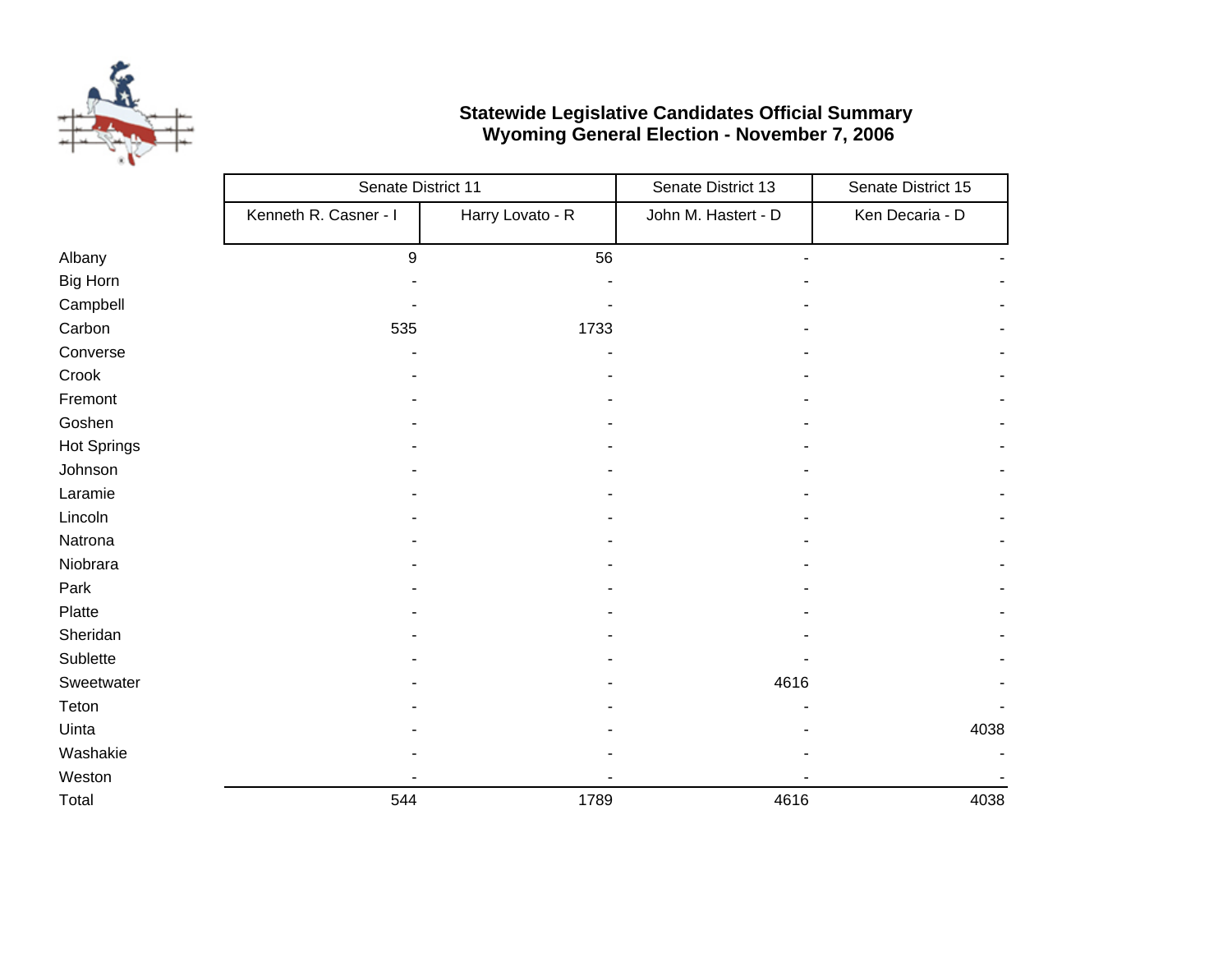

|                    |                | Senate District 17 |                     | Senate District 21 |
|--------------------|----------------|--------------------|---------------------|--------------------|
|                    | Chuck Herz - D | Grant Larson - R   | R. Ray Peterson - R | Bruce Burns - R    |
| Albany             |                |                    |                     |                    |
| Big Horn           |                |                    | 2974                |                    |
| Campbell           |                |                    |                     |                    |
| Carbon             |                |                    |                     |                    |
| Converse           |                |                    |                     |                    |
| Crook              |                |                    |                     |                    |
| Fremont            | 210            | 687                |                     |                    |
| Goshen             |                |                    |                     |                    |
| <b>Hot Springs</b> |                |                    |                     |                    |
| Johnson            |                |                    |                     |                    |
| Laramie            |                |                    |                     |                    |
| Lincoln            |                |                    |                     |                    |
| Natrona            |                |                    |                     |                    |
| Niobrara           |                |                    |                     |                    |
| Park               |                |                    | 3011                |                    |
| Platte             |                |                    |                     |                    |
| Sheridan           |                |                    |                     | 6300               |
| Sublette           |                |                    |                     |                    |
| Sweetwater         |                |                    |                     |                    |
| Teton              | 3721           | 3662               |                     |                    |
| Uinta              |                |                    |                     |                    |
| Washakie           |                |                    |                     |                    |
| Weston             |                |                    |                     |                    |
| Total              | 3931           | 4349               | 5985                | 6300               |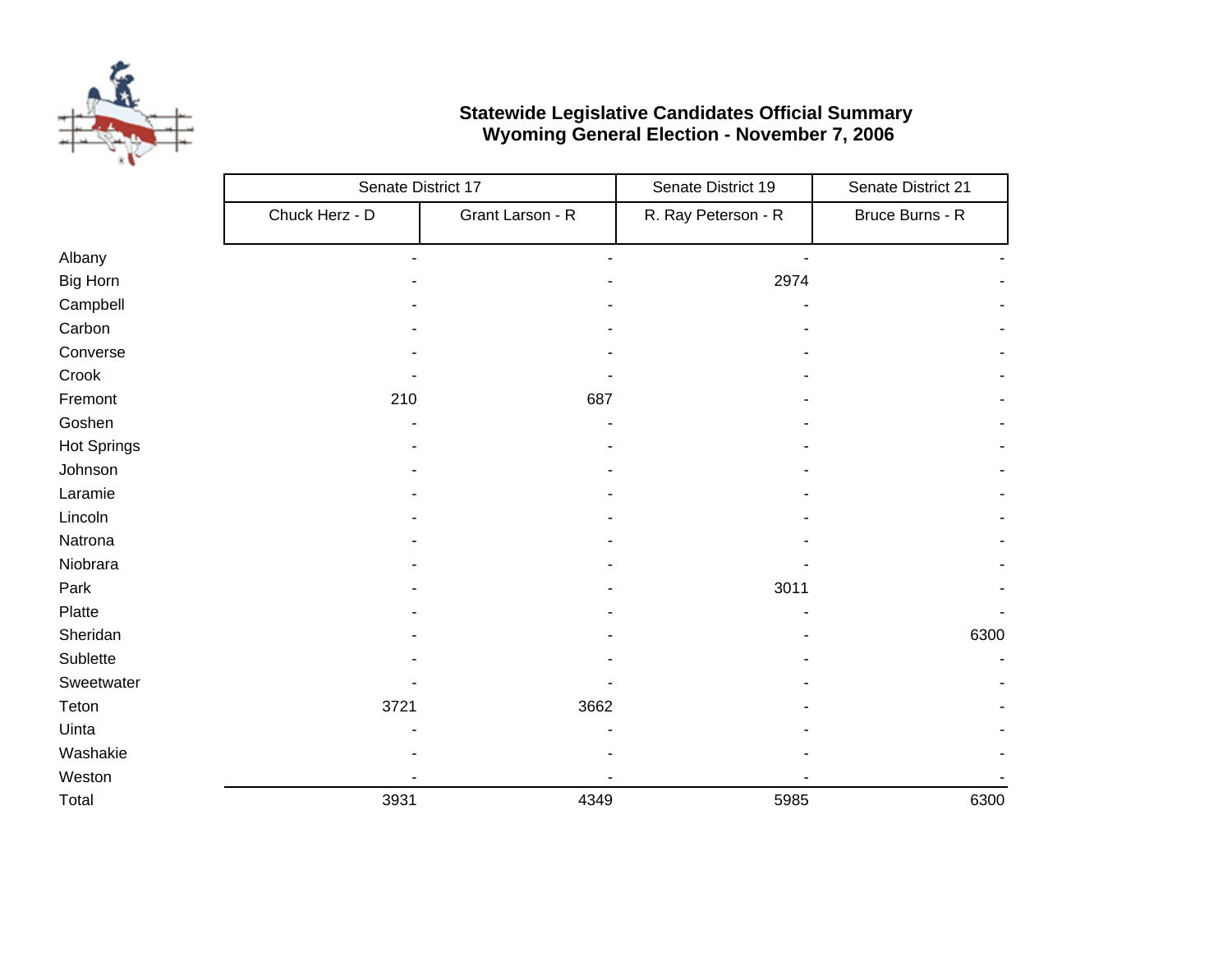

|             | Senate District 23       |                   | Senate District 25    |               |
|-------------|--------------------------|-------------------|-----------------------|---------------|
|             | Leland (L.J.) Turner - D | John J. Hines - R | Travis C. Brockie - D | Cale Case - R |
| Albany      |                          |                   |                       |               |
| Big Horn    |                          |                   |                       |               |
| Campbell    | 1568                     | 4125              |                       |               |
| Carbon      |                          |                   |                       |               |
| Converse    |                          |                   |                       |               |
| Crook       |                          |                   |                       |               |
| Fremont     |                          |                   | 2466                  | 3849          |
| Goshen      |                          |                   |                       |               |
| Hot Springs |                          |                   |                       |               |
| Johnson     |                          |                   |                       |               |
| Laramie     |                          |                   |                       |               |
| Lincoln     |                          |                   |                       |               |
| Natrona     |                          |                   |                       |               |
| Niobrara    |                          |                   |                       |               |
| Park        |                          |                   |                       |               |
| Platte      |                          |                   |                       |               |
| Sheridan    |                          |                   |                       |               |
| Sublette    |                          |                   |                       |               |
| Sweetwater  |                          |                   |                       |               |
| Teton       |                          |                   |                       |               |
| Uinta       |                          |                   |                       |               |
| Washakie    |                          |                   |                       |               |
| Weston      |                          |                   |                       |               |
| Total       | 1568                     | 4125              | 2466                  | 3849          |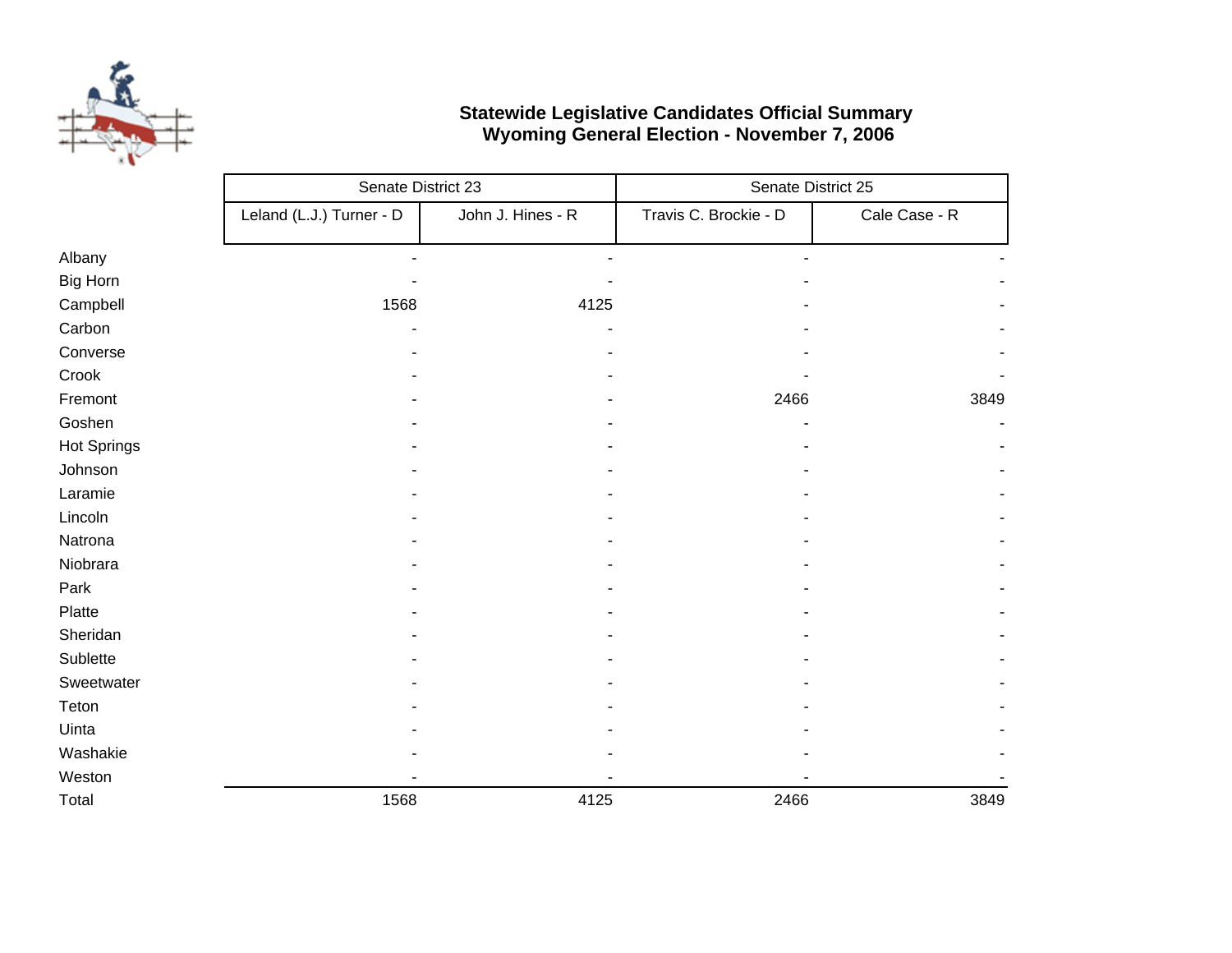

|                    | Senate District 27 | Senate District 29 |                     | House District 1   |
|--------------------|--------------------|--------------------|---------------------|--------------------|
|                    | John Barrasso - R  | Larry R. Clapp - D | Drew A. Perkins - R | Mark A. Semlek - R |
| Albany             |                    |                    |                     |                    |
| Big Horn           |                    |                    |                     |                    |
| Campbell           |                    |                    |                     |                    |
| Carbon             |                    |                    |                     |                    |
| Converse           |                    |                    |                     |                    |
| Crook              |                    |                    |                     | 2601               |
| Fremont            |                    |                    |                     |                    |
| Goshen             |                    |                    |                     |                    |
| <b>Hot Springs</b> |                    |                    |                     |                    |
| Johnson            |                    |                    |                     |                    |
| Laramie            |                    |                    |                     |                    |
| Lincoln            |                    |                    |                     |                    |
| Natrona            | 5812               | 3196               | 3335                |                    |
| Niobrara           |                    |                    |                     |                    |
| Park               |                    |                    |                     |                    |
| Platte             |                    |                    |                     |                    |
| Sheridan           |                    |                    |                     |                    |
| Sublette           |                    |                    |                     |                    |
| Sweetwater         |                    |                    |                     |                    |
| Teton              |                    |                    |                     |                    |
| Uinta              |                    |                    |                     |                    |
| Washakie           |                    |                    |                     |                    |
| Weston             |                    |                    |                     | 924                |
| Total              | 5812               | 3196               | 3335                | 3525               |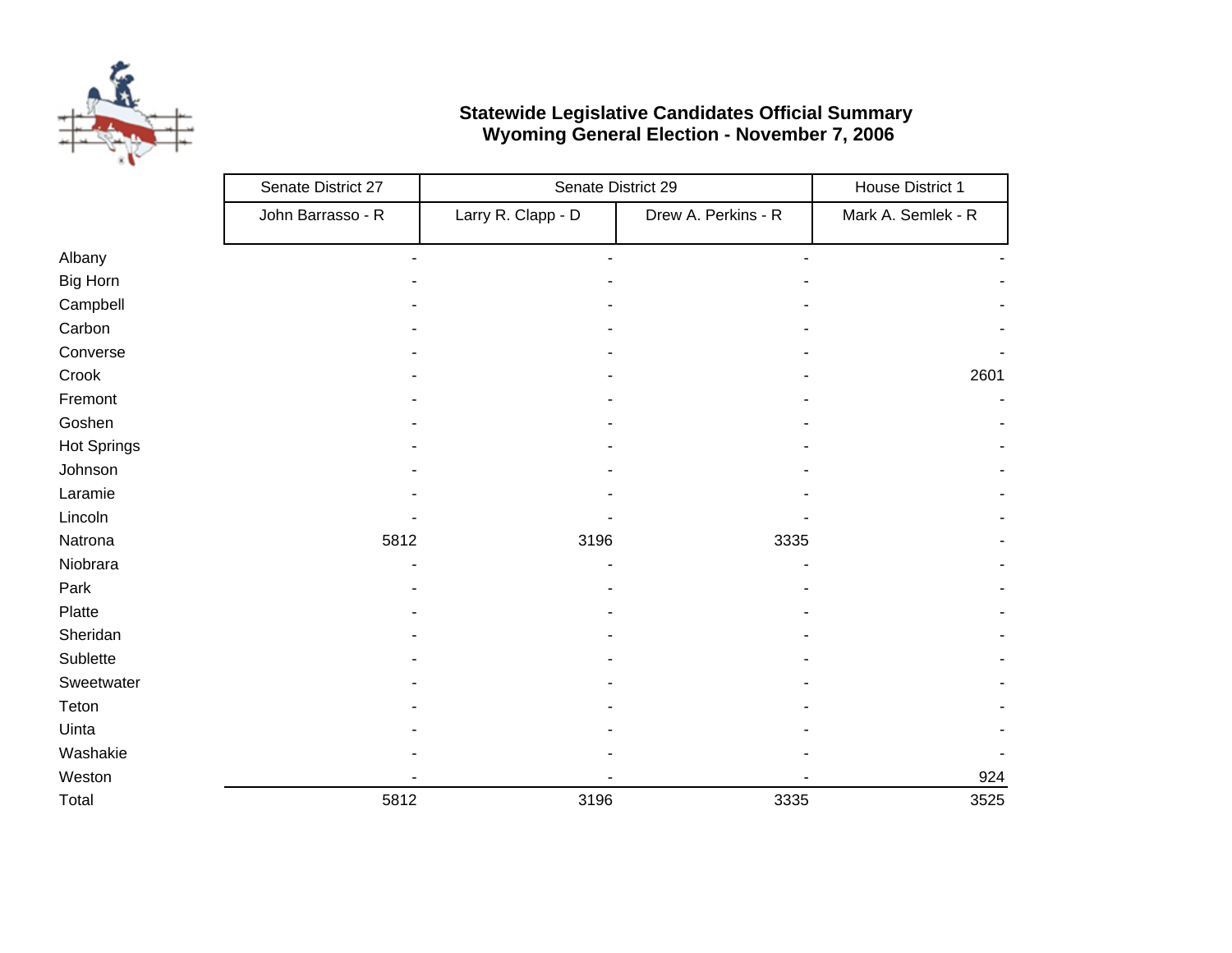

|                    | House District 2 | House District 3  | House District 4       | House District 5 |
|--------------------|------------------|-------------------|------------------------|------------------|
|                    | Ross Diercks - D | Deborah Alden - R | Edward A. Buchanan - R | Matt Teeters - R |
| Albany             |                  |                   |                        |                  |
| Big Horn           |                  |                   |                        |                  |
| Campbell           |                  |                   |                        |                  |
| Carbon             |                  |                   |                        |                  |
| Converse           | 218              | 1156              |                        |                  |
| Crook              |                  |                   |                        |                  |
| Fremont            |                  |                   |                        |                  |
| Goshen             | 74               |                   | 2738                   | 1517             |
| <b>Hot Springs</b> |                  |                   |                        |                  |
| Johnson            |                  |                   |                        |                  |
| Laramie            |                  |                   |                        |                  |
| Lincoln            |                  |                   |                        |                  |
| Natrona            |                  |                   |                        |                  |
| Niobrara           | 920              |                   |                        |                  |
| Park               |                  |                   |                        |                  |
| Platte             |                  | 1671              |                        | 1257             |
| Sheridan           |                  |                   |                        |                  |
| Sublette           |                  |                   |                        |                  |
| Sweetwater         |                  |                   |                        |                  |
| Teton              |                  |                   |                        |                  |
| Uinta              |                  |                   |                        |                  |
| Washakie           |                  |                   |                        |                  |
| Weston             | 1312             |                   |                        |                  |
| Total              | 2524             | 2827              | 2738                   | 2774             |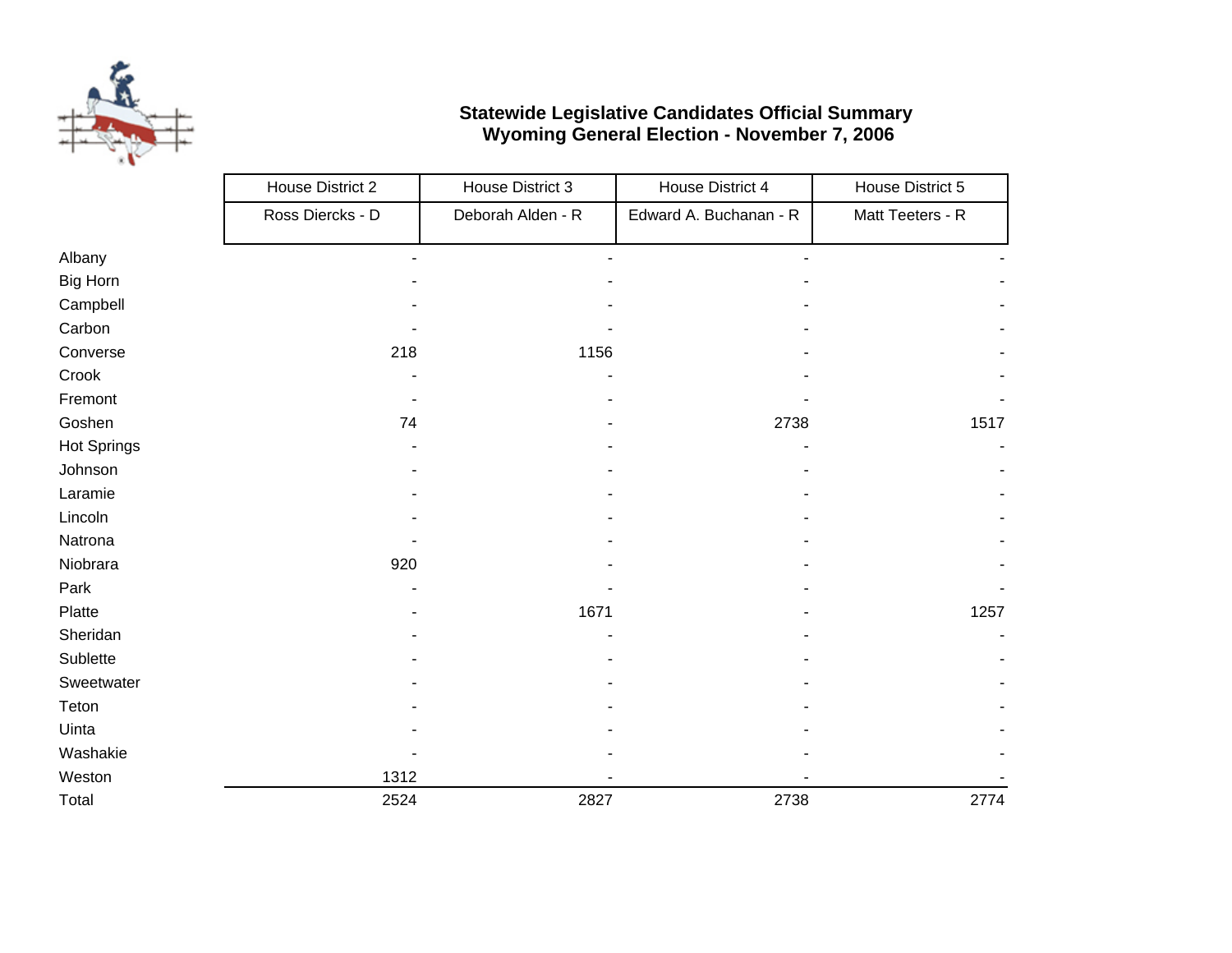

|             | House District 6     | House District 7   | House District 8 |                    |
|-------------|----------------------|--------------------|------------------|--------------------|
|             | David R. Edwards - R | Doug Samuelson - R | Lori Millin - D  | R. Larry Meuli - R |
| Albany      |                      |                    |                  |                    |
| Big Horn    |                      |                    |                  |                    |
| Campbell    |                      |                    |                  |                    |
| Carbon      |                      |                    |                  |                    |
| Converse    | 2899                 |                    |                  |                    |
| Crook       |                      |                    |                  |                    |
| Fremont     |                      |                    |                  |                    |
| Goshen      |                      |                    |                  |                    |
| Hot Springs |                      |                    |                  |                    |
| Johnson     |                      |                    |                  |                    |
| Laramie     |                      | 4117               | 1956             | 1947               |
| Lincoln     |                      |                    |                  |                    |
| Natrona     |                      |                    |                  |                    |
| Niobrara    |                      |                    |                  |                    |
| Park        |                      |                    |                  |                    |
| Platte      |                      |                    |                  |                    |
| Sheridan    |                      |                    |                  |                    |
| Sublette    |                      |                    |                  |                    |
| Sweetwater  |                      |                    |                  |                    |
| Teton       |                      |                    |                  |                    |
| Uinta       |                      |                    |                  |                    |
| Washakie    |                      |                    |                  |                    |
| Weston      |                      |                    |                  |                    |
| Total       | 2899                 | 4117               | 1956             | 1947               |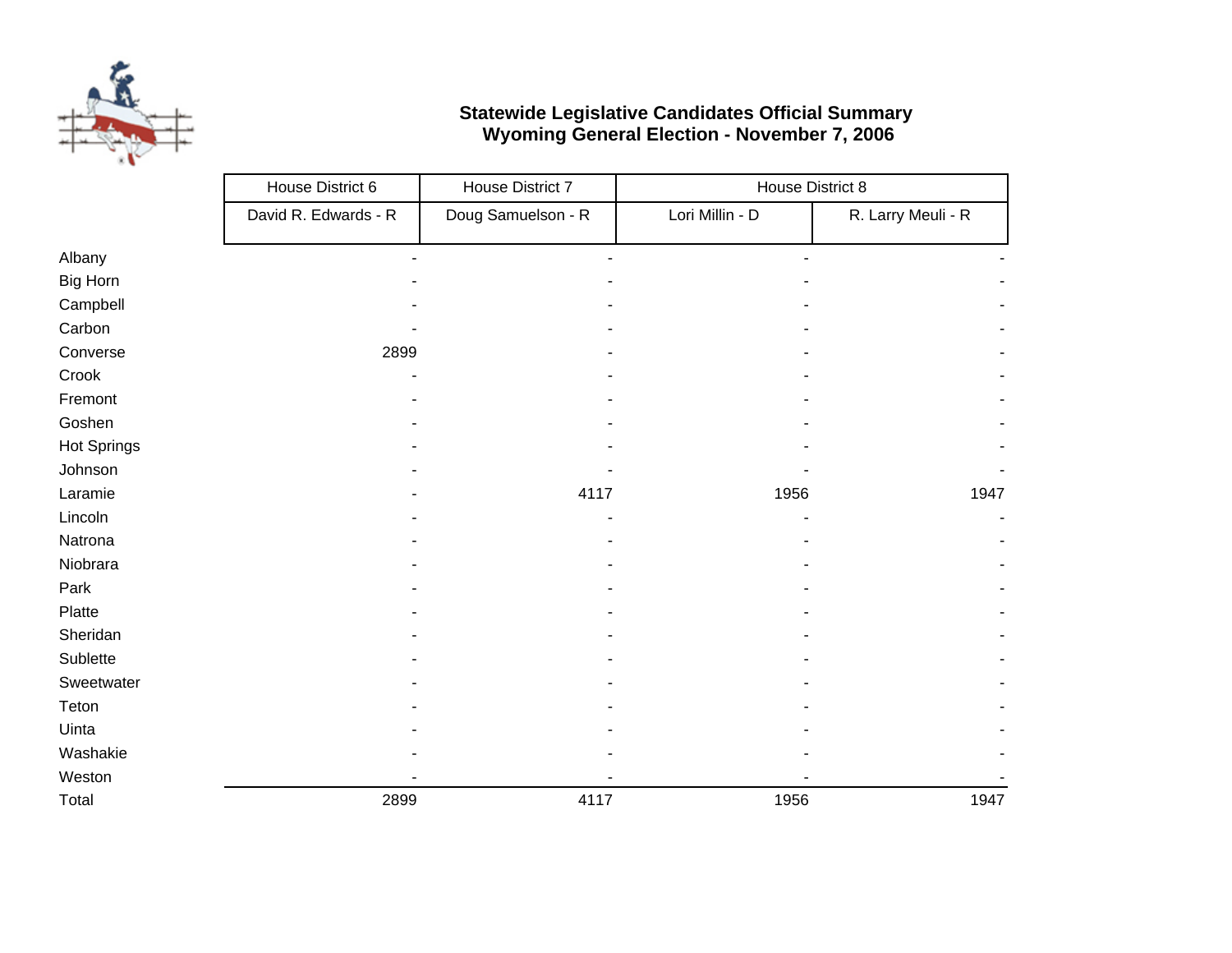

|                    | House District 9     |                     | House District 10                        | House District 11  |
|--------------------|----------------------|---------------------|------------------------------------------|--------------------|
|                    | Sleeter C. Dover - D | David Zwonitzer - R | Rodney "Pete" Anderson -<br>$\mathsf{R}$ | Mary A. Throne - D |
| Albany             |                      |                     |                                          |                    |
| Big Horn           |                      |                     |                                          |                    |
| Campbell           |                      |                     |                                          |                    |
| Carbon             |                      |                     |                                          |                    |
| Converse           |                      |                     |                                          |                    |
| Crook              |                      |                     |                                          |                    |
| Fremont            |                      |                     |                                          |                    |
| Goshen             |                      |                     |                                          |                    |
| <b>Hot Springs</b> |                      |                     |                                          |                    |
| Johnson            |                      |                     |                                          |                    |
| Laramie            | 1270                 | 1659                | 3375                                     | 1539               |
| Lincoln            |                      |                     |                                          |                    |
| Natrona            |                      |                     |                                          |                    |
| Niobrara           |                      |                     |                                          |                    |
| Park               |                      |                     |                                          |                    |
| Platte             |                      |                     |                                          |                    |
| Sheridan           |                      |                     |                                          |                    |
| Sublette           |                      |                     |                                          |                    |
| Sweetwater         |                      |                     |                                          |                    |
| Teton              |                      |                     |                                          |                    |
| Uinta              |                      |                     |                                          |                    |
| Washakie           |                      |                     |                                          |                    |
| Weston             |                      |                     |                                          |                    |
| Total              | 1270                 | 1659                | 3375                                     | 1539               |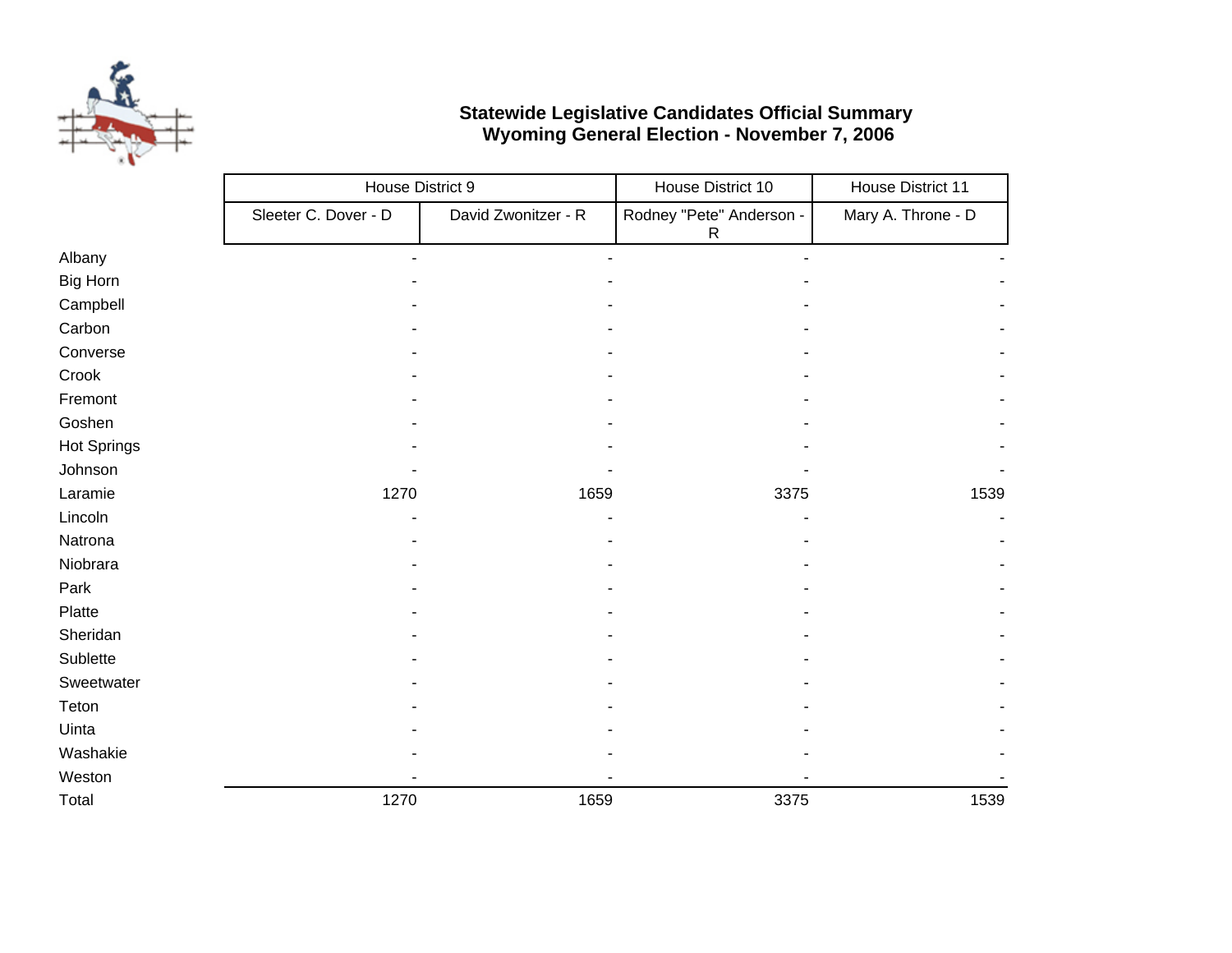

|                    | House District 11 | House District 12 |                    | House District 13 |
|--------------------|-------------------|-------------------|--------------------|-------------------|
|                    | Roman Hildt - R   | Leo Garcia - D    | Amy L. Edmonds - R | Jane Warren - D   |
| Albany             |                   |                   |                    | 2108              |
| Big Horn           |                   |                   |                    |                   |
| Campbell           |                   |                   |                    |                   |
| Carbon             |                   |                   |                    |                   |
| Converse           |                   |                   |                    |                   |
| Crook              |                   |                   |                    |                   |
| Fremont            |                   |                   |                    |                   |
| Goshen             |                   |                   |                    |                   |
| <b>Hot Springs</b> |                   |                   |                    |                   |
| Johnson            |                   |                   |                    |                   |
| Laramie            | 1004              | 1107              | 1125               |                   |
| Lincoln            |                   |                   |                    |                   |
| Natrona            |                   |                   |                    |                   |
| Niobrara           |                   |                   |                    |                   |
| Park               |                   |                   |                    |                   |
| Platte             |                   |                   |                    |                   |
| Sheridan           |                   |                   |                    |                   |
| Sublette           |                   |                   |                    |                   |
| Sweetwater         |                   |                   |                    |                   |
| Teton              |                   |                   |                    |                   |
| Uinta              |                   |                   |                    |                   |
| Washakie           |                   |                   |                    |                   |
| Weston             |                   |                   |                    |                   |
| Total              | 1004              | 1107              | 1125               | 2108              |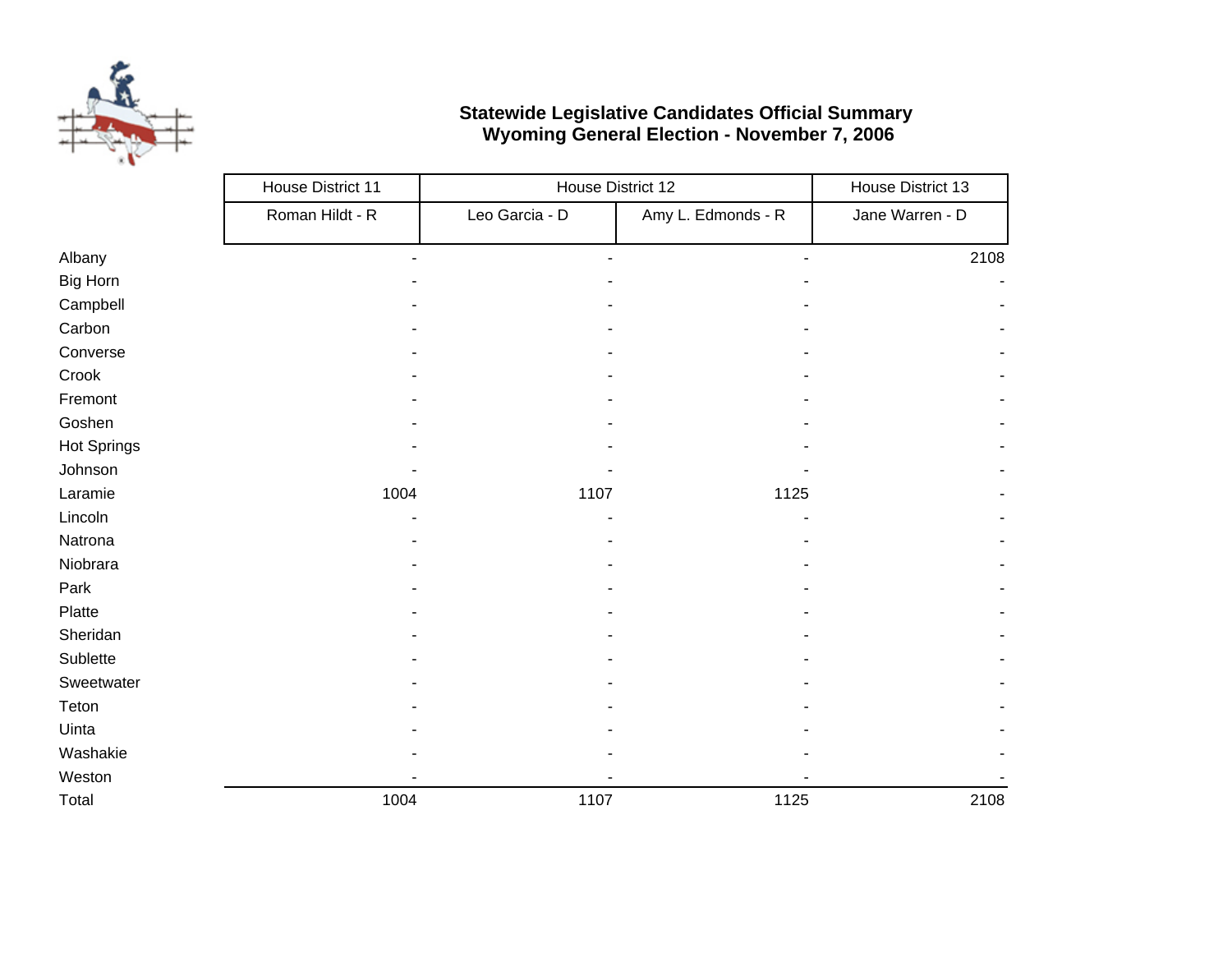

|                    | House District 14   | House District 15   |                | House District 16  |
|--------------------|---------------------|---------------------|----------------|--------------------|
|                    | Kermit C. Brown - R | George W. Bagby - D | Bob Taylor - R | Pete Jorgensen - D |
| Albany             | 1956                |                     |                |                    |
| Big Horn           |                     |                     |                |                    |
| Campbell           |                     |                     |                |                    |
| Carbon             |                     | 1639                | 1043           |                    |
| Converse           |                     |                     |                |                    |
| Crook              |                     |                     |                |                    |
| Fremont            |                     |                     |                |                    |
| Goshen             |                     |                     |                |                    |
| <b>Hot Springs</b> |                     |                     |                |                    |
| Johnson            |                     |                     |                |                    |
| Laramie            |                     |                     |                |                    |
| Lincoln            |                     |                     |                |                    |
| Natrona            |                     |                     |                |                    |
| Niobrara           |                     |                     |                |                    |
| Park               |                     |                     |                |                    |
| Platte             |                     |                     |                |                    |
| Sheridan           |                     |                     |                |                    |
| Sublette           |                     |                     |                |                    |
| Sweetwater         |                     |                     |                |                    |
| Teton              |                     |                     |                | 2515               |
| Uinta              |                     |                     |                |                    |
| Washakie           |                     |                     |                |                    |
| Weston             |                     |                     |                |                    |
| Total              | 1956                | 1639                | 1043           | 2515               |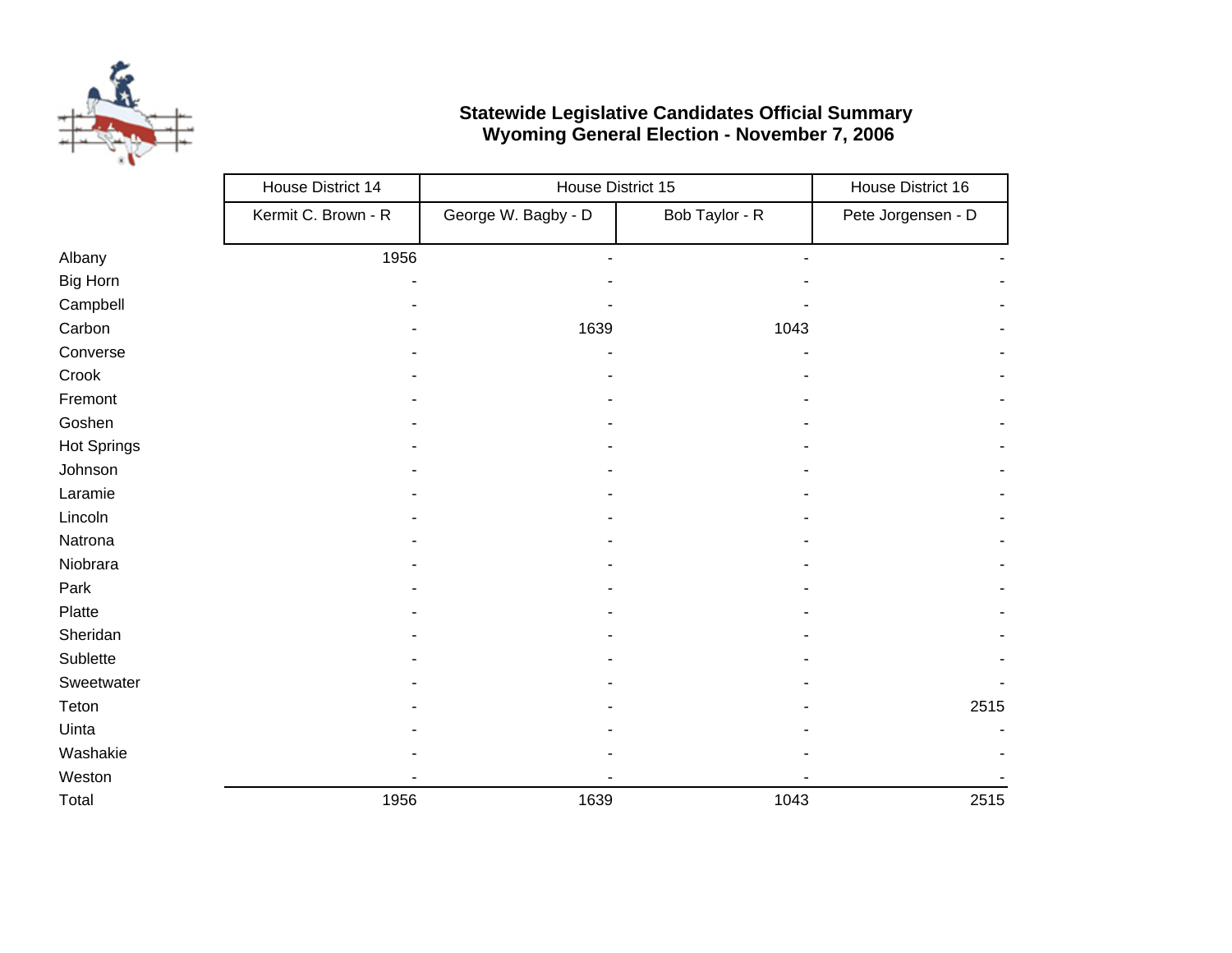

|                    | House District 16 | House District 17      | House District 18 | House District 19 |
|--------------------|-------------------|------------------------|-------------------|-------------------|
|                    | Kate Mead - R     | Bernadine L. Craft - D | Allen Jaggi - R   | Owen Petersen - R |
| Albany             |                   |                        |                   |                   |
| Big Horn           |                   |                        |                   |                   |
| Campbell           |                   |                        |                   |                   |
| Carbon             |                   |                        |                   |                   |
| Converse           |                   |                        |                   |                   |
| Crook              |                   |                        |                   |                   |
| Fremont            |                   |                        |                   |                   |
| Goshen             |                   |                        |                   |                   |
| <b>Hot Springs</b> |                   |                        |                   |                   |
| Johnson            |                   |                        |                   |                   |
| Laramie            |                   |                        |                   |                   |
| Lincoln            |                   |                        |                   |                   |
| Natrona            |                   |                        |                   |                   |
| Niobrara           |                   |                        |                   |                   |
| Park               |                   |                        |                   |                   |
| Platte             |                   |                        |                   |                   |
| Sheridan           |                   |                        |                   |                   |
| Sublette           |                   |                        |                   |                   |
| Sweetwater         |                   | 1962                   | 1190              |                   |
| Teton              | 1670              |                        |                   |                   |
| Uinta              |                   |                        | 1244              | 1913              |
| Washakie           |                   |                        |                   |                   |
| Weston             |                   |                        |                   |                   |
| Total              | 1670              | 1962                   | 2434              | 1913              |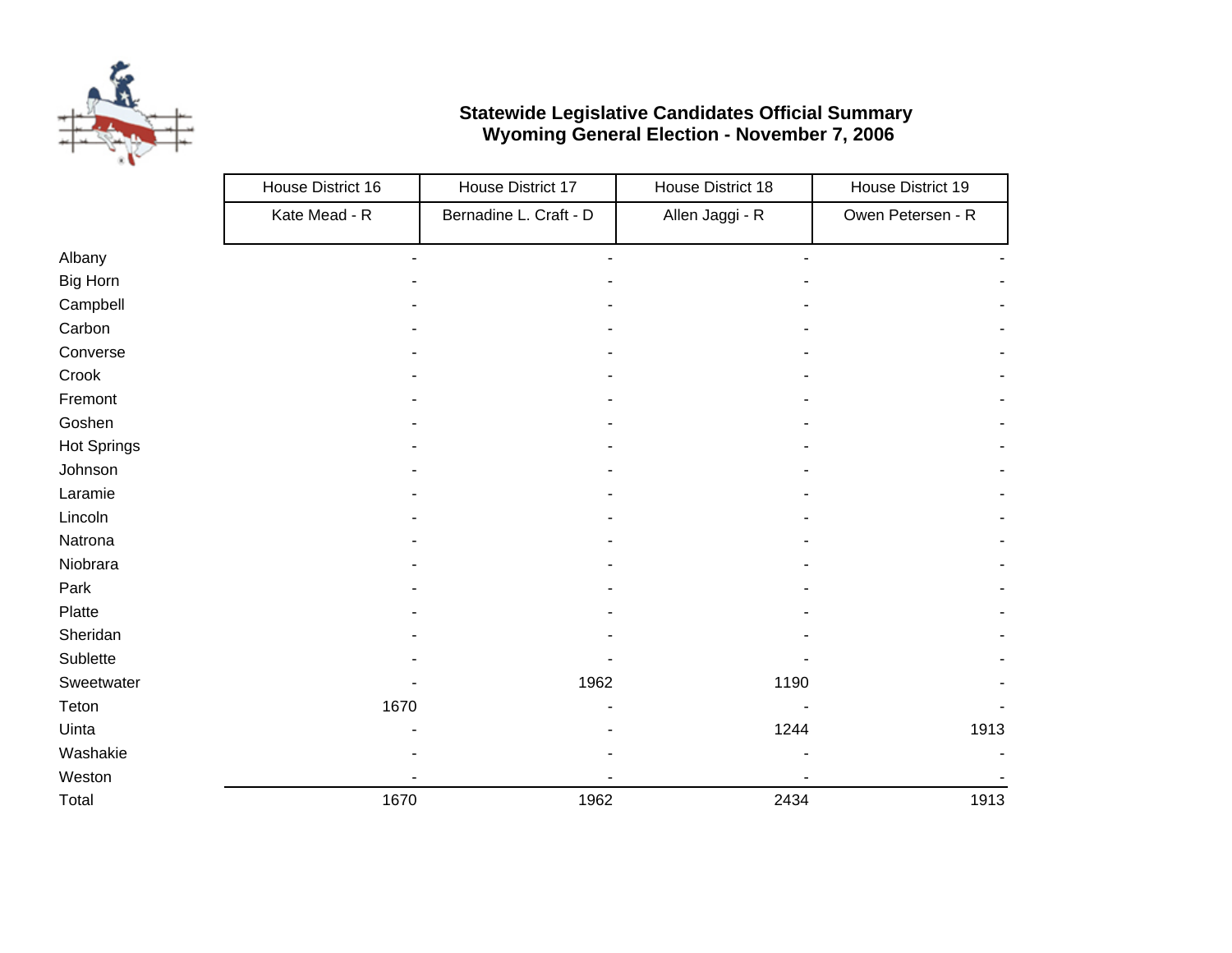

|                    | House District 20 | House District 21  | House District 22 | House District 23 |
|--------------------|-------------------|--------------------|-------------------|-------------------|
|                    | Kathy Davison - R | Dan Dockstader - R | Monte Olsen - R   | Keith Gingery - R |
| Albany             |                   |                    |                   |                   |
| Big Horn           |                   |                    |                   |                   |
| Campbell           |                   |                    |                   |                   |
| Carbon             |                   |                    |                   |                   |
| Converse           |                   |                    |                   |                   |
| Crook              |                   |                    |                   |                   |
| Fremont            |                   |                    |                   | 785               |
| Goshen             |                   |                    |                   |                   |
| <b>Hot Springs</b> |                   |                    |                   |                   |
| Johnson            |                   |                    |                   |                   |
| Laramie            |                   |                    |                   |                   |
| Lincoln            | 1644              | 3251               | 355               |                   |
| Natrona            |                   |                    |                   |                   |
| Niobrara           |                   |                    |                   |                   |
| Park               |                   |                    |                   |                   |
| Platte             |                   |                    |                   |                   |
| Sheridan           |                   |                    |                   |                   |
| Sublette           | 594               |                    | 1830              |                   |
| Sweetwater         | 498               |                    |                   |                   |
| Teton              |                   |                    | 936               | 2281              |
| Uinta              |                   |                    |                   |                   |
| Washakie           |                   |                    |                   |                   |
| Weston             |                   |                    |                   |                   |
| Total              | 2736              | 3251               | 3121              | 3066              |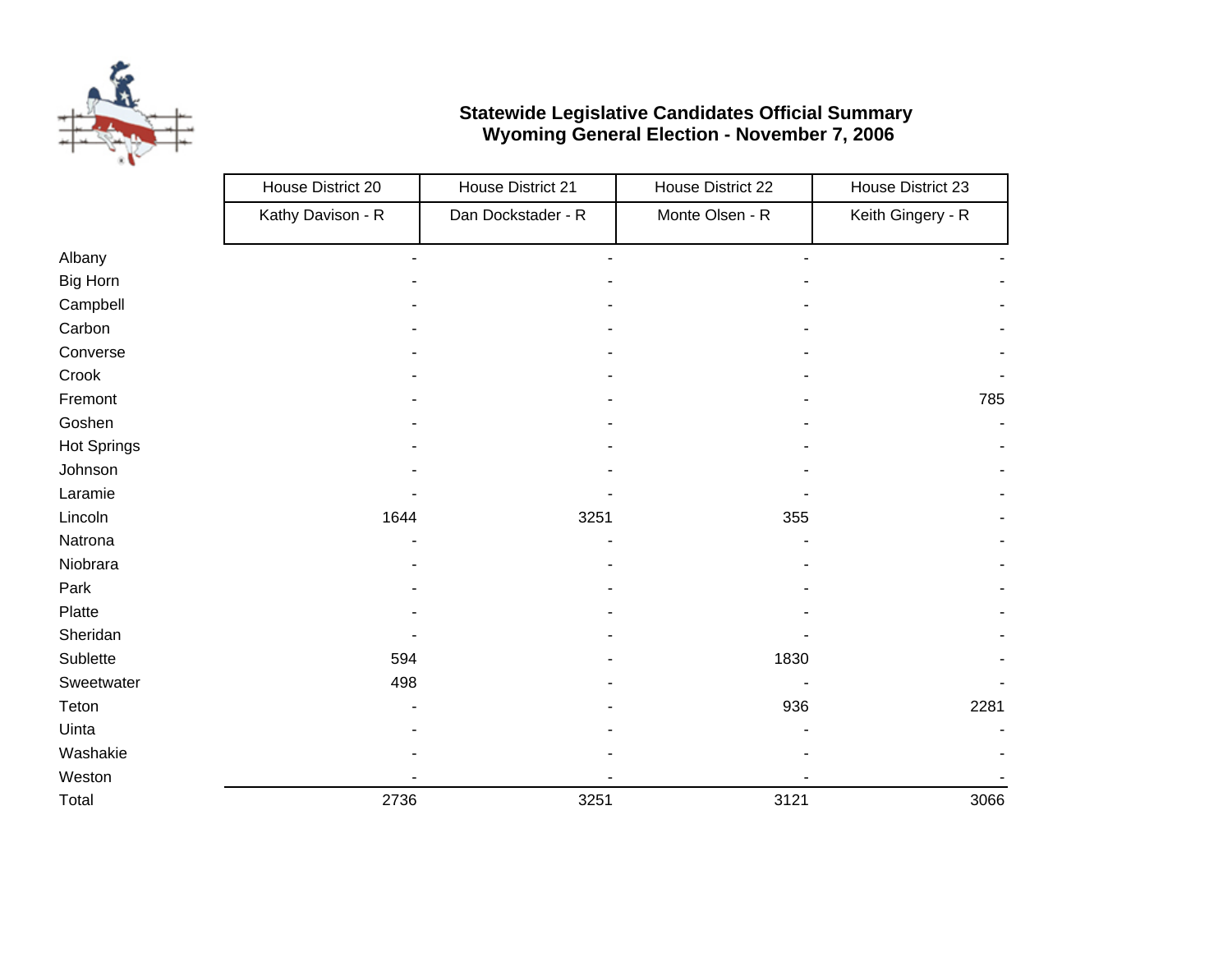

|                    | House District 24    | House District 25 | House District 26    | House District 27           |
|--------------------|----------------------|-------------------|----------------------|-----------------------------|
|                    | Colin M. Simpson - R | Alan C. Jones - R | Elaine D. Harvey - R | Debbie Healy Hammons -<br>D |
| Albany             |                      |                   |                      |                             |
| Big Horn           |                      |                   | 2840                 |                             |
| Campbell           |                      |                   |                      |                             |
| Carbon             |                      |                   |                      |                             |
| Converse           |                      |                   |                      |                             |
| Crook              |                      |                   |                      |                             |
| Fremont            |                      |                   |                      |                             |
| Goshen             |                      |                   |                      |                             |
| <b>Hot Springs</b> |                      |                   |                      |                             |
| Johnson            |                      |                   |                      |                             |
| Laramie            |                      |                   |                      |                             |
| Lincoln            |                      |                   |                      |                             |
| Natrona            |                      |                   |                      |                             |
| Niobrara           |                      |                   |                      |                             |
| Park               | 3206                 | 2889              | 92                   |                             |
| Platte             |                      |                   |                      |                             |
| Sheridan           |                      |                   |                      |                             |
| Sublette           |                      |                   |                      |                             |
| Sweetwater         |                      |                   |                      |                             |
| Teton              |                      |                   |                      |                             |
| Uinta              |                      |                   |                      |                             |
| Washakie           |                      |                   |                      | 2948                        |
| Weston             |                      |                   |                      |                             |
| Total              | 3206                 | 2889              | 2932                 | 2948                        |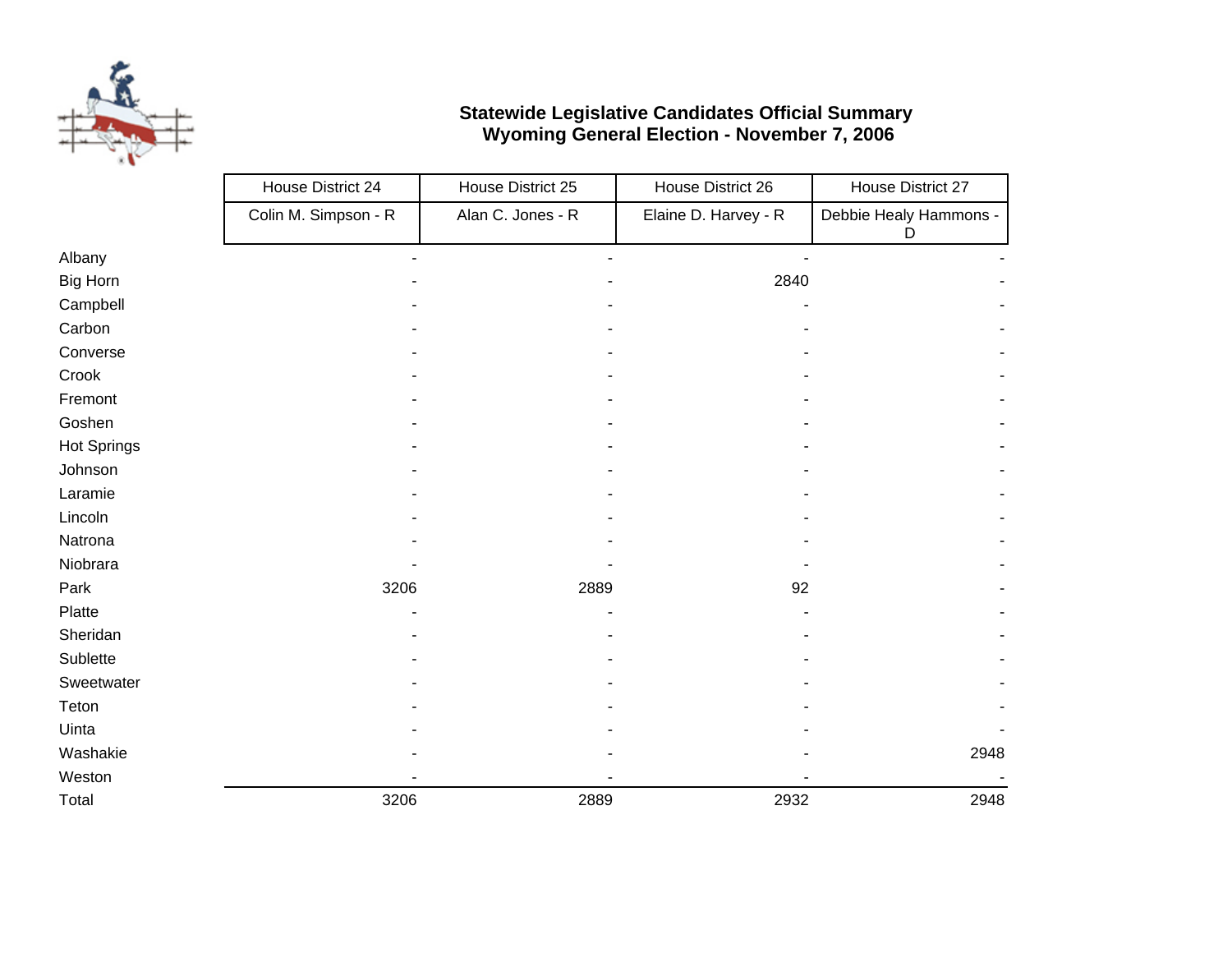

|                    | House District 28     | House District 29 | House District 30    | House District 31 |
|--------------------|-----------------------|-------------------|----------------------|-------------------|
|                    | Lorraine Quarberg - R | Jerry lekel - R   | Jack Landon, Jr. - R | Tom Lubnau II - R |
| Albany             |                       |                   |                      |                   |
| Big Horn           | 1156                  |                   |                      |                   |
| Campbell           |                       |                   |                      | 2830              |
| Carbon             |                       |                   |                      |                   |
| Converse           |                       |                   |                      |                   |
| Crook              |                       |                   |                      |                   |
| Fremont            |                       |                   |                      |                   |
| Goshen             |                       |                   |                      |                   |
| <b>Hot Springs</b> | 1745                  |                   |                      |                   |
| Johnson            |                       |                   |                      |                   |
| Laramie            |                       |                   |                      |                   |
| Lincoln            |                       |                   |                      |                   |
| Natrona            |                       |                   |                      |                   |
| Niobrara           |                       |                   |                      |                   |
| Park               |                       |                   |                      |                   |
| Platte             |                       |                   |                      |                   |
| Sheridan           |                       | 2624              | 3019                 |                   |
| Sublette           |                       |                   |                      |                   |
| Sweetwater         |                       |                   |                      |                   |
| Teton              |                       |                   |                      |                   |
| Uinta              |                       |                   |                      |                   |
| Washakie           |                       |                   |                      |                   |
| Weston             |                       |                   |                      |                   |
| Total              | 2901                  | 2624              | 3019                 | 2830              |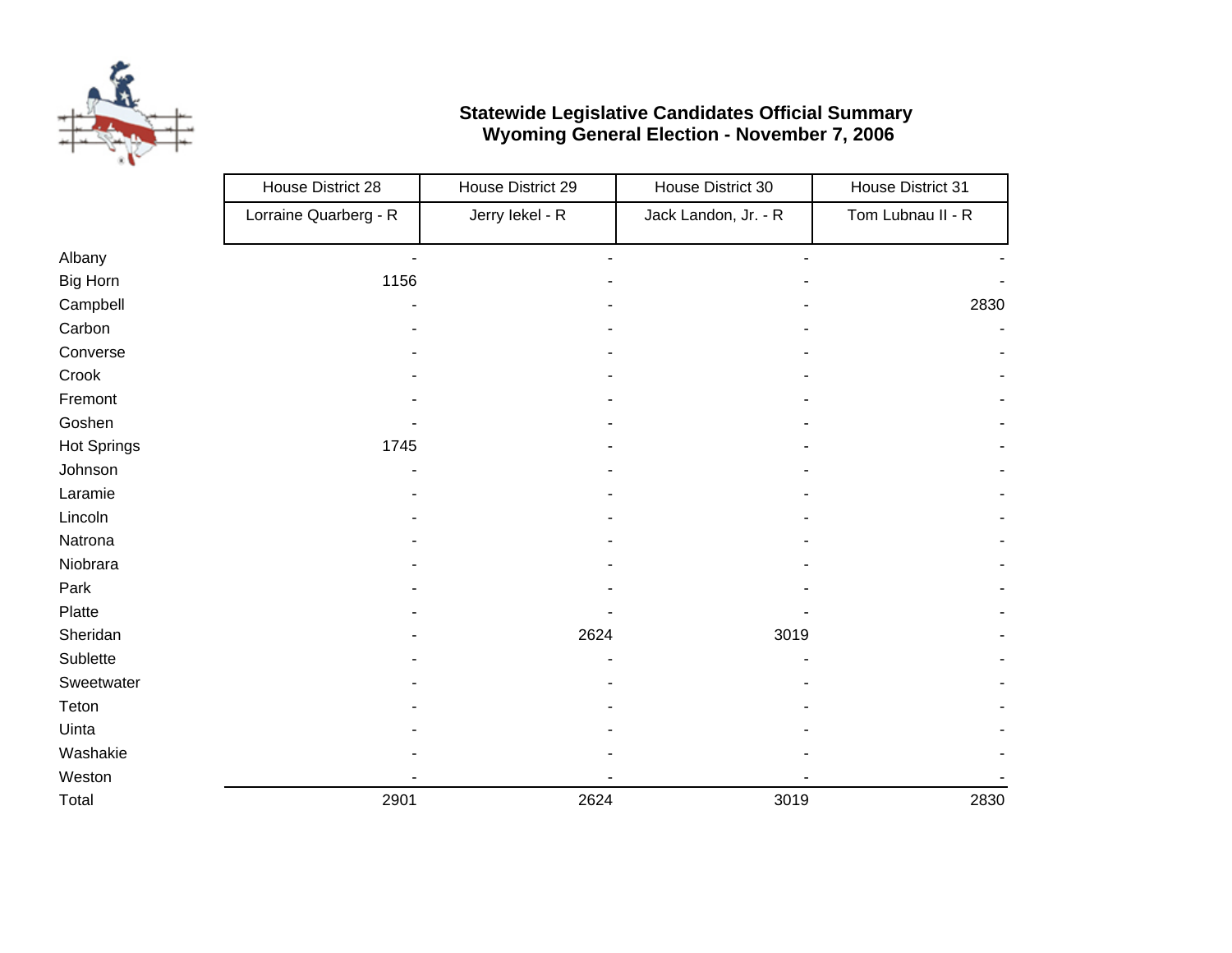

|             |                    | House District 32       |                        | House District 33 |  |
|-------------|--------------------|-------------------------|------------------------|-------------------|--|
|             | Duffy Jenniges - D | Timothy P. Hallinan - R | W. Patrick Goggles - D | Joe Malek - R     |  |
| Albany      |                    |                         |                        |                   |  |
| Big Horn    |                    |                         |                        |                   |  |
| Campbell    | 498                | 2291                    |                        |                   |  |
| Carbon      |                    |                         |                        |                   |  |
| Converse    |                    |                         |                        |                   |  |
| Crook       |                    |                         |                        |                   |  |
| Fremont     |                    |                         | 1520                   | 963               |  |
| Goshen      |                    |                         |                        |                   |  |
| Hot Springs |                    |                         |                        |                   |  |
| Johnson     |                    |                         |                        |                   |  |
| Laramie     |                    |                         |                        |                   |  |
| Lincoln     |                    |                         |                        |                   |  |
| Natrona     |                    |                         |                        |                   |  |
| Niobrara    |                    |                         |                        |                   |  |
| Park        |                    |                         |                        |                   |  |
| Platte      |                    |                         |                        |                   |  |
| Sheridan    |                    |                         |                        |                   |  |
| Sublette    |                    |                         |                        |                   |  |
| Sweetwater  |                    |                         |                        |                   |  |
| Teton       |                    |                         |                        |                   |  |
| Uinta       |                    |                         |                        |                   |  |
| Washakie    |                    |                         |                        |                   |  |
| Weston      |                    |                         |                        |                   |  |
| Total       | 498                | 2291                    | 1520                   | 963               |  |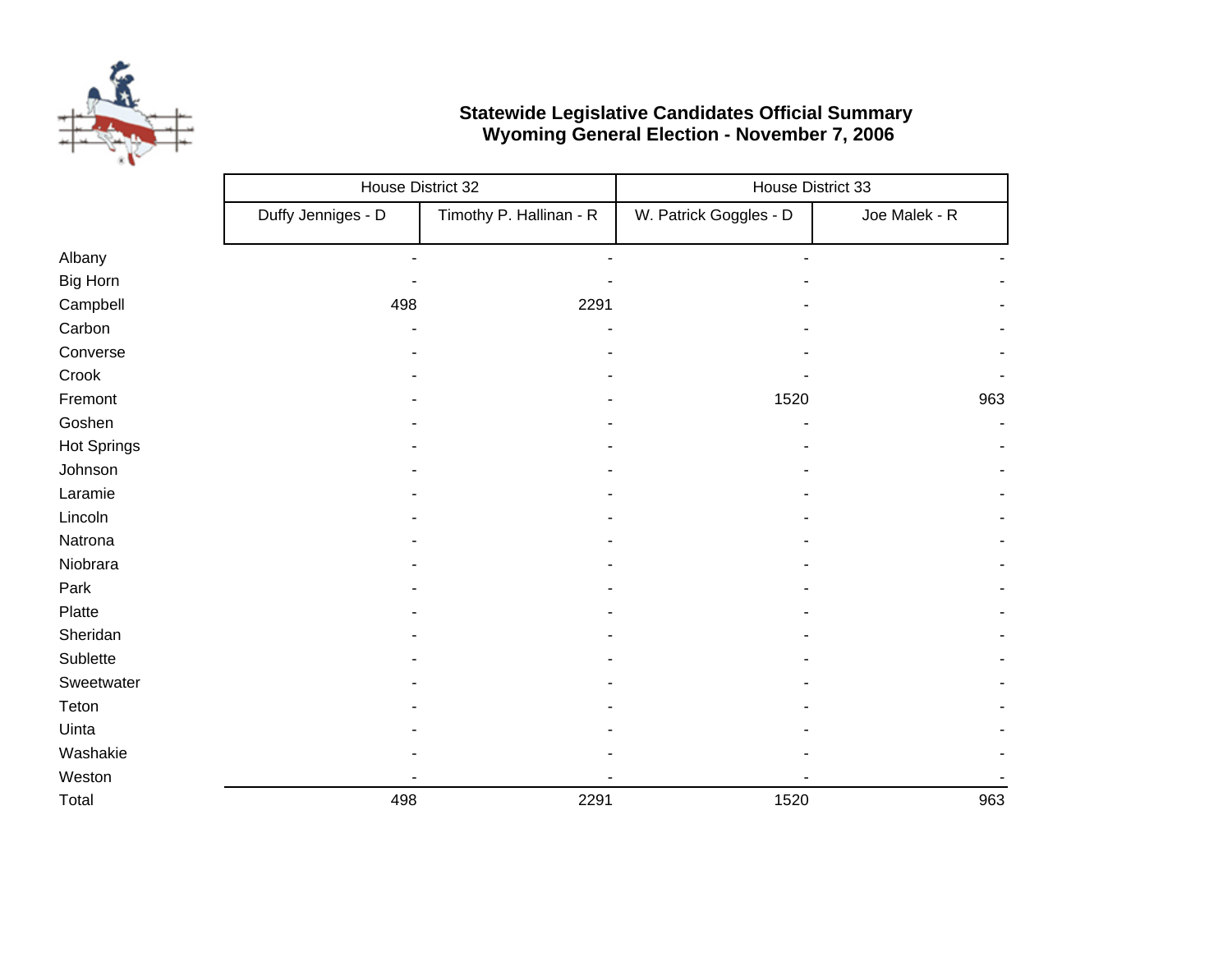

|                 | House District 34       |                 | House District 35 | House District 36 |
|-----------------|-------------------------|-----------------|-------------------|-------------------|
|                 | Richard P. Brubaker - L | Frank Philp - R | Roy G. Cohee - R  | Liz Gentile - D   |
| Albany          |                         |                 |                   |                   |
| <b>Big Horn</b> |                         |                 |                   |                   |
| Campbell        |                         |                 |                   |                   |
| Carbon          |                         |                 |                   |                   |
| Converse        |                         |                 |                   |                   |
| Crook           |                         |                 |                   |                   |
| Fremont         | 597                     | 2461            |                   |                   |
| Goshen          |                         |                 |                   |                   |
| Hot Springs     |                         |                 |                   |                   |
| Johnson         |                         |                 |                   |                   |
| Laramie         |                         |                 |                   |                   |
| Lincoln         |                         |                 |                   |                   |
| Natrona         |                         |                 | 3225              | 1645              |
| Niobrara        |                         |                 |                   |                   |
| Park            |                         |                 |                   |                   |
| Platte          |                         |                 |                   |                   |
| Sheridan        |                         |                 |                   |                   |
| Sublette        |                         |                 |                   |                   |
| Sweetwater      |                         |                 |                   |                   |
| Teton           |                         |                 |                   |                   |
| Uinta           |                         |                 |                   |                   |
| Washakie        |                         |                 |                   |                   |
| Weston          |                         |                 |                   |                   |
| Total           | 597                     | 2461            | 3225              | 1645              |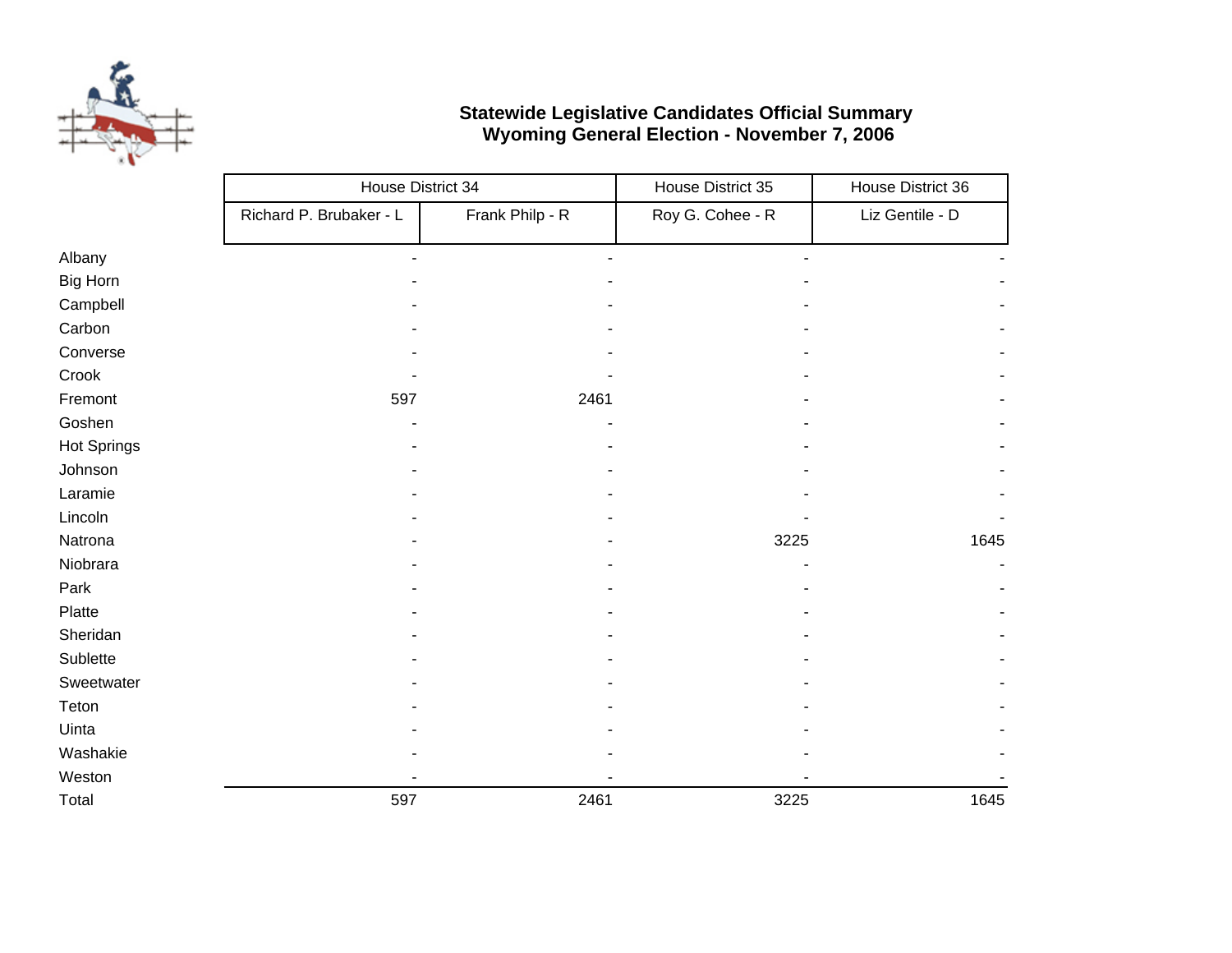

|             | House District 36 | House District 37   |                    | House District 38 |
|-------------|-------------------|---------------------|--------------------|-------------------|
|             | Gerald Gay - R    | Scott Koenekamp - D | Steve Harshman - R | Pat Hans - D      |
| Albany      |                   |                     |                    |                   |
| Big Horn    |                   |                     |                    |                   |
| Campbell    |                   |                     |                    |                   |
| Carbon      |                   |                     |                    |                   |
| Converse    |                   |                     |                    |                   |
| Crook       |                   |                     |                    |                   |
| Fremont     |                   |                     |                    |                   |
| Goshen      |                   |                     |                    |                   |
| Hot Springs |                   |                     |                    |                   |
| Johnson     |                   |                     |                    |                   |
| Laramie     |                   |                     |                    |                   |
| Lincoln     |                   |                     |                    |                   |
| Natrona     | 1322              | 1176                | 2771               | 1024              |
| Niobrara    |                   |                     |                    |                   |
| Park        |                   |                     |                    |                   |
| Platte      |                   |                     |                    |                   |
| Sheridan    |                   |                     |                    |                   |
| Sublette    |                   |                     |                    |                   |
| Sweetwater  |                   |                     |                    |                   |
| Teton       |                   |                     |                    |                   |
| Uinta       |                   |                     |                    |                   |
| Washakie    |                   |                     |                    |                   |
| Weston      |                   |                     |                    |                   |
| Total       | 1322              | 1176                | 2771               | 1024              |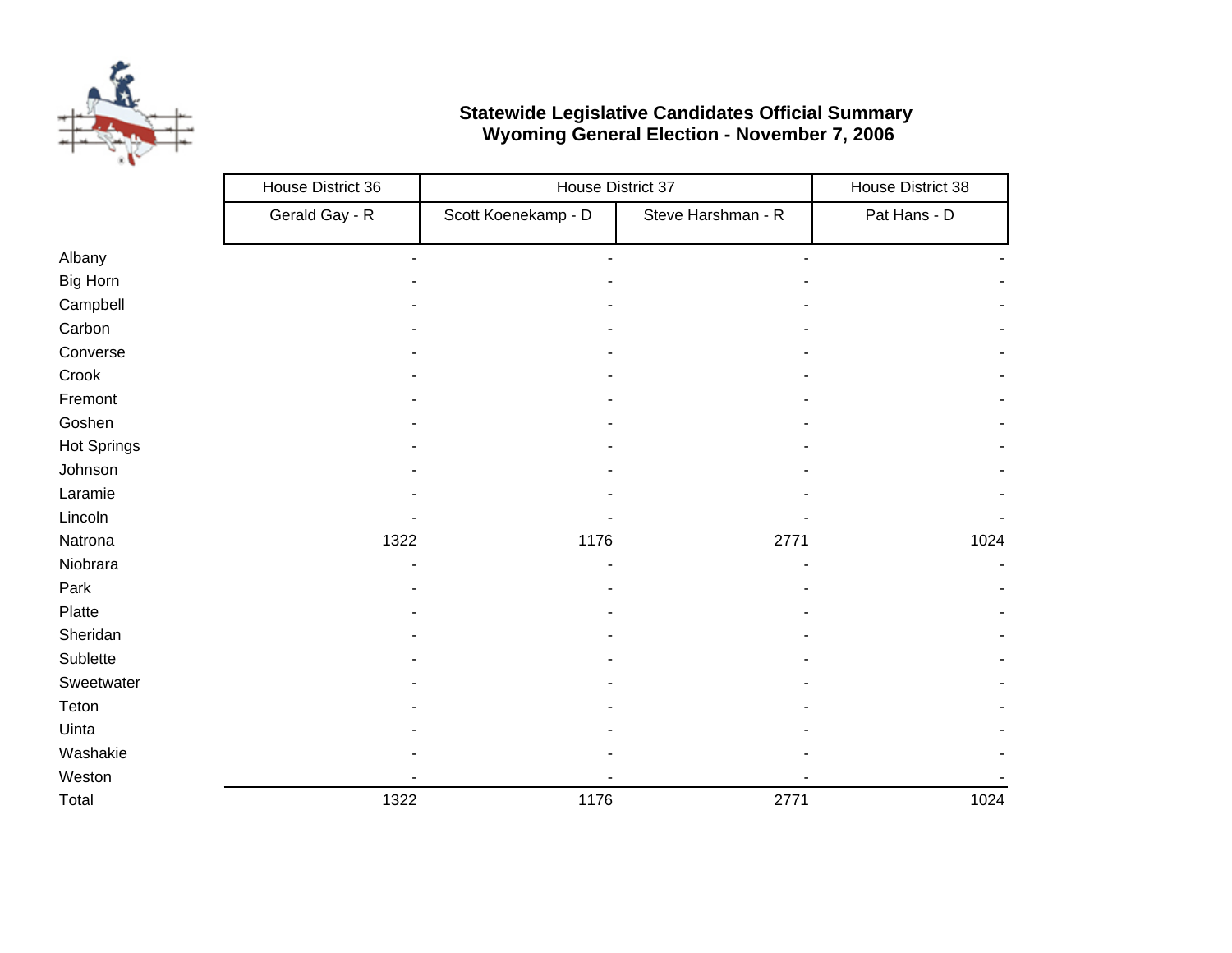

|                    | House District 38<br>House District 39 |                |                     | House District 40 |  |
|--------------------|----------------------------------------|----------------|---------------------|-------------------|--|
|                    | Bob Brechtel - R                       | Stan Blake - D | Richard L. Tass - I | Mike Madden - R   |  |
| Albany             |                                        |                |                     |                   |  |
| Big Horn           |                                        |                |                     |                   |  |
| Campbell           |                                        |                |                     |                   |  |
| Carbon             |                                        |                |                     |                   |  |
| Converse           |                                        |                |                     |                   |  |
| Crook              |                                        |                |                     |                   |  |
| Fremont            |                                        |                |                     |                   |  |
| Goshen             |                                        |                |                     |                   |  |
| <b>Hot Springs</b> |                                        |                |                     |                   |  |
| Johnson            |                                        |                | 1498                | 1805              |  |
| Laramie            |                                        |                |                     |                   |  |
| Lincoln            |                                        |                |                     |                   |  |
| Natrona            | 2054                                   |                |                     |                   |  |
| Niobrara           |                                        |                |                     |                   |  |
| Park               |                                        |                |                     |                   |  |
| Platte             |                                        |                |                     |                   |  |
| Sheridan           |                                        |                | 197                 | 405               |  |
| Sublette           |                                        |                |                     |                   |  |
| Sweetwater         |                                        | 2173           |                     |                   |  |
| Teton              |                                        |                |                     |                   |  |
| Uinta              |                                        |                |                     |                   |  |
| Washakie           |                                        |                |                     |                   |  |
| Weston             |                                        |                |                     |                   |  |
| Total              | 2054                                   | 2173           | 1695                | 2210              |  |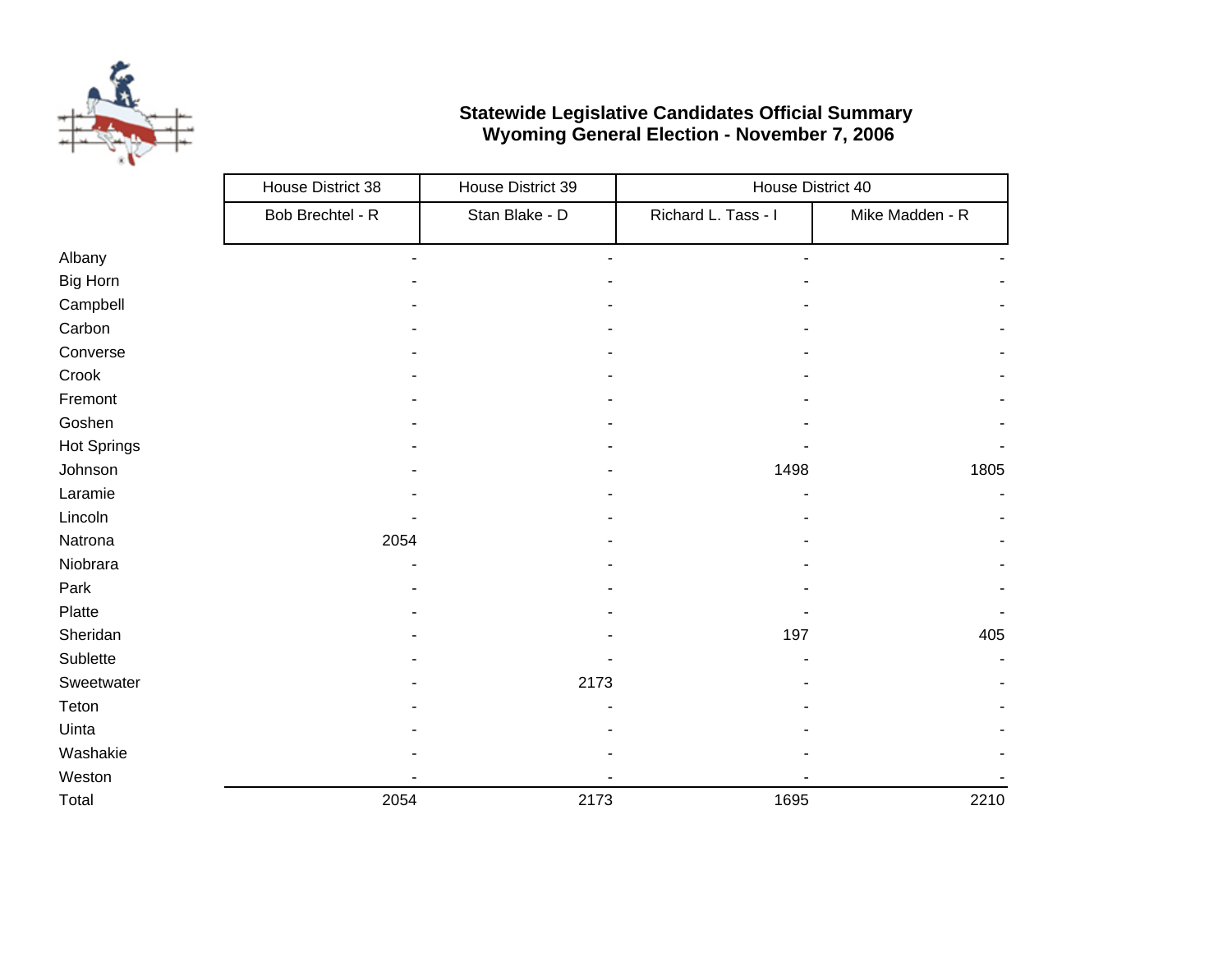

|             | House District 41   |                | House District 42 | House District 43 |
|-------------|---------------------|----------------|-------------------|-------------------|
|             | Ken A. Esquibel - D | David Bush - R | Pete Illoway - R  | Dan Zwonitzer - R |
| Albany      |                     |                |                   |                   |
| Big Horn    |                     |                |                   |                   |
| Campbell    |                     |                |                   |                   |
| Carbon      |                     |                |                   |                   |
| Converse    |                     |                |                   |                   |
| Crook       |                     |                |                   |                   |
| Fremont     |                     |                |                   |                   |
| Goshen      |                     |                |                   |                   |
| Hot Springs |                     |                |                   |                   |
| Johnson     |                     |                |                   |                   |
| Laramie     | 1731                | 1360           | 1899              | 2190              |
| Lincoln     |                     |                |                   |                   |
| Natrona     |                     |                |                   |                   |
| Niobrara    |                     |                |                   |                   |
| Park        |                     |                |                   |                   |
| Platte      |                     |                |                   |                   |
| Sheridan    |                     |                |                   |                   |
| Sublette    |                     |                |                   |                   |
| Sweetwater  |                     |                |                   |                   |
| Teton       |                     |                |                   |                   |
| Uinta       |                     |                |                   |                   |
| Washakie    |                     |                |                   |                   |
| Weston      |                     |                |                   |                   |
| Total       | 1731                | 1360           | 1899              | 2190              |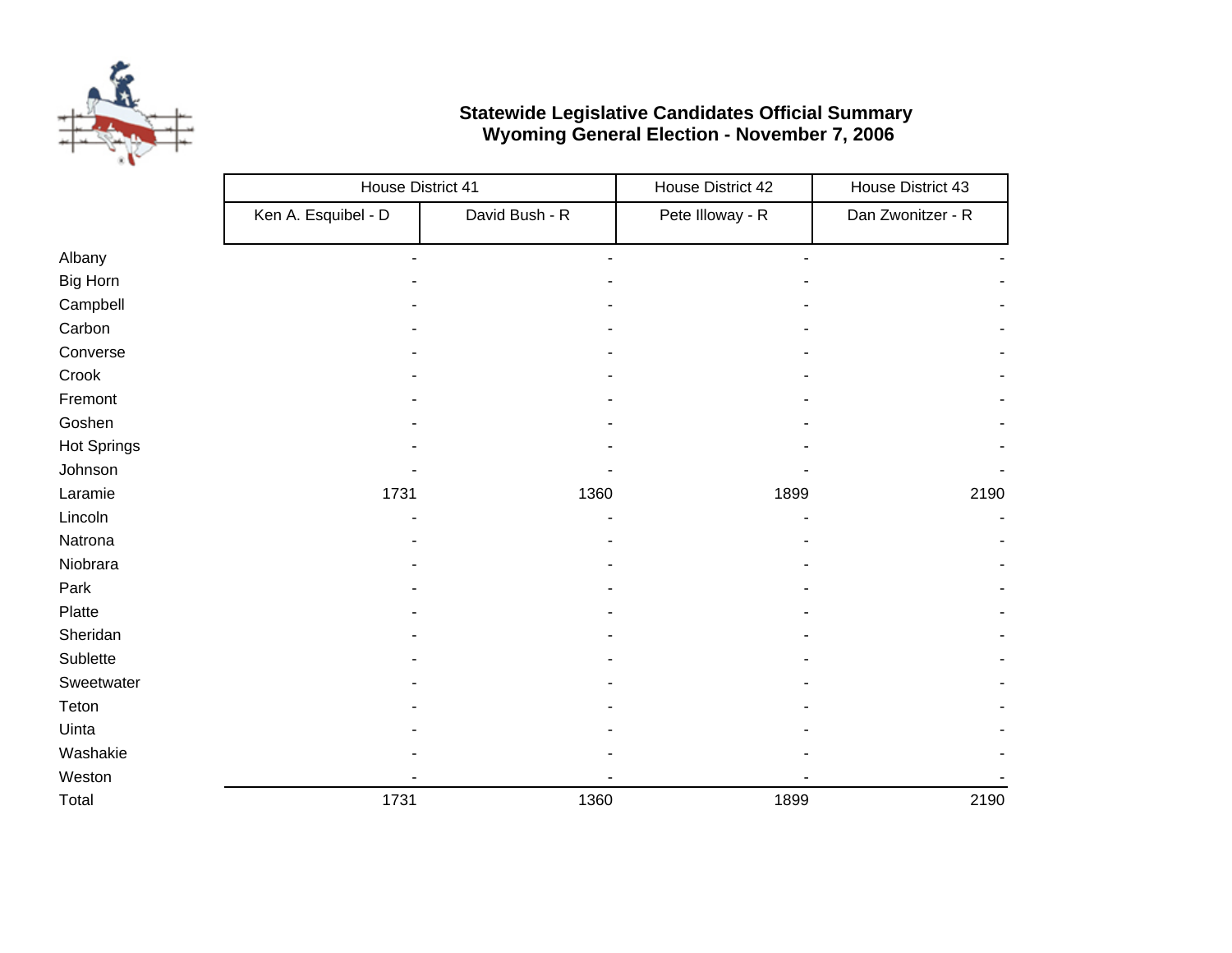

|             |                    | House District 44  |                 | House District 45  |  |
|-------------|--------------------|--------------------|-----------------|--------------------|--|
|             | Floyd Esquibel - D | David McCleary - R | Seth Carson - D | Kevin A. White - R |  |
| Albany      |                    |                    | 1259            | 1269               |  |
| Big Horn    |                    |                    |                 |                    |  |
| Campbell    |                    |                    |                 |                    |  |
| Carbon      |                    |                    |                 |                    |  |
| Converse    |                    |                    |                 |                    |  |
| Crook       |                    |                    |                 |                    |  |
| Fremont     |                    |                    |                 |                    |  |
| Goshen      |                    |                    |                 |                    |  |
| Hot Springs |                    |                    |                 |                    |  |
| Johnson     |                    |                    |                 |                    |  |
| Laramie     | 1394               | 708                |                 |                    |  |
| Lincoln     |                    |                    |                 |                    |  |
| Natrona     |                    |                    |                 |                    |  |
| Niobrara    |                    |                    |                 |                    |  |
| Park        |                    |                    |                 |                    |  |
| Platte      |                    |                    |                 |                    |  |
| Sheridan    |                    |                    |                 |                    |  |
| Sublette    |                    |                    |                 |                    |  |
| Sweetwater  |                    |                    |                 |                    |  |
| Teton       |                    |                    |                 |                    |  |
| Uinta       |                    |                    |                 |                    |  |
| Washakie    |                    |                    |                 |                    |  |
| Weston      |                    |                    |                 |                    |  |
| Total       | 1394               | 708                | 1259            | 1269               |  |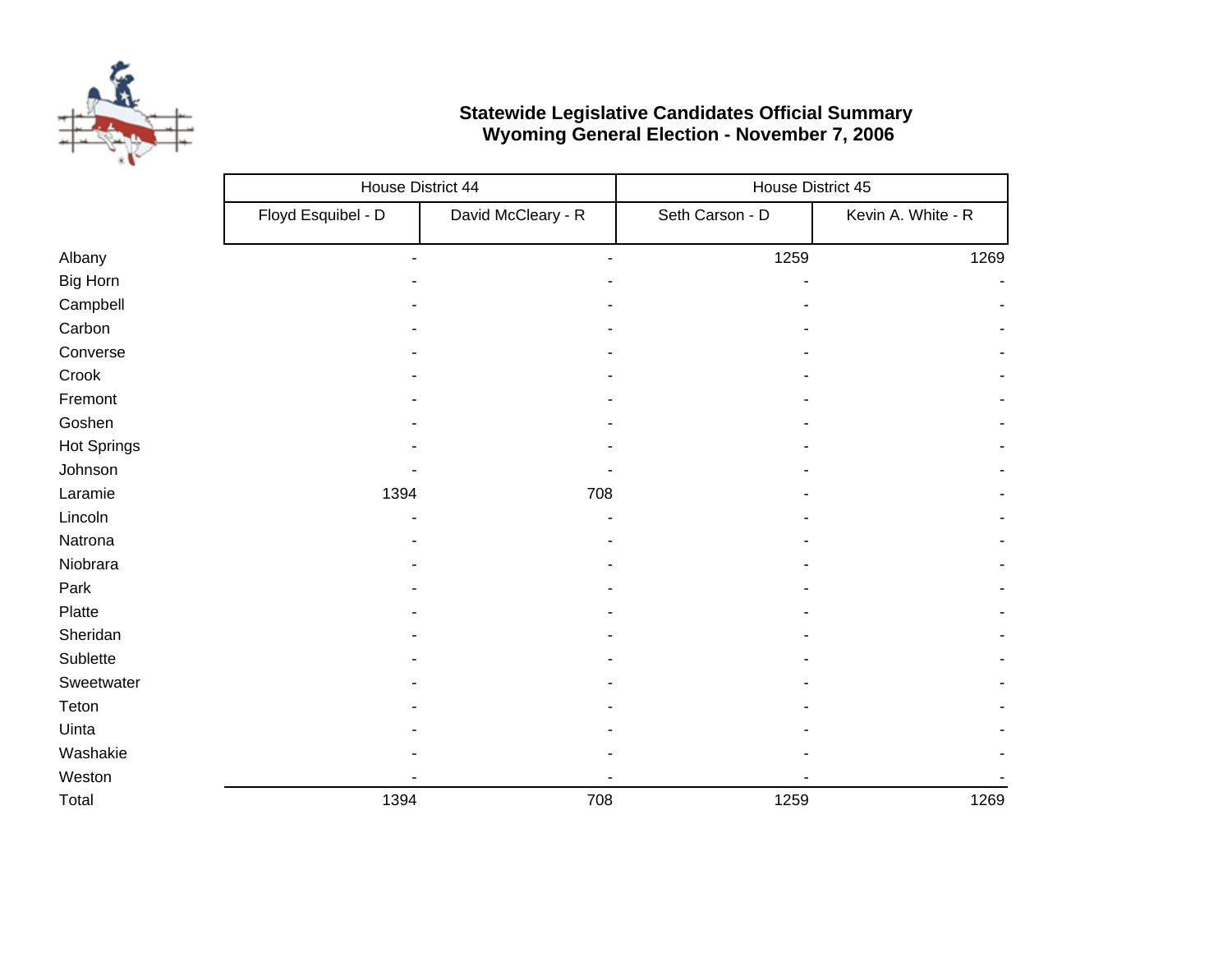

|             | House District 46 |                     | House District 47    |                           |
|-------------|-------------------|---------------------|----------------------|---------------------------|
|             | Jan Alvaney - D   | James J. Slater - R | Linda L. Fleming - D | William "Jeb" Steward - R |
| Albany      | 1706              | 2074                | 44                   | 63                        |
| Big Horn    |                   |                     |                      |                           |
| Campbell    |                   |                     |                      |                           |
| Carbon      |                   |                     | 1324                 | 1676                      |
| Converse    |                   |                     |                      |                           |
| Crook       |                   |                     |                      |                           |
| Fremont     |                   |                     |                      |                           |
| Goshen      |                   |                     |                      |                           |
| Hot Springs |                   |                     |                      |                           |
| Johnson     |                   |                     |                      |                           |
| Laramie     |                   |                     |                      |                           |
| Lincoln     |                   |                     |                      |                           |
| Natrona     |                   |                     |                      |                           |
| Niobrara    |                   |                     |                      |                           |
| Park        |                   |                     |                      |                           |
| Platte      |                   |                     |                      |                           |
| Sheridan    |                   |                     |                      |                           |
| Sublette    |                   |                     |                      |                           |
| Sweetwater  |                   |                     |                      |                           |
| Teton       |                   |                     |                      |                           |
| Uinta       |                   |                     |                      |                           |
| Washakie    |                   |                     |                      |                           |
| Weston      |                   |                     |                      |                           |
| Total       | 1706              | 2074                | 1368                 | 1739                      |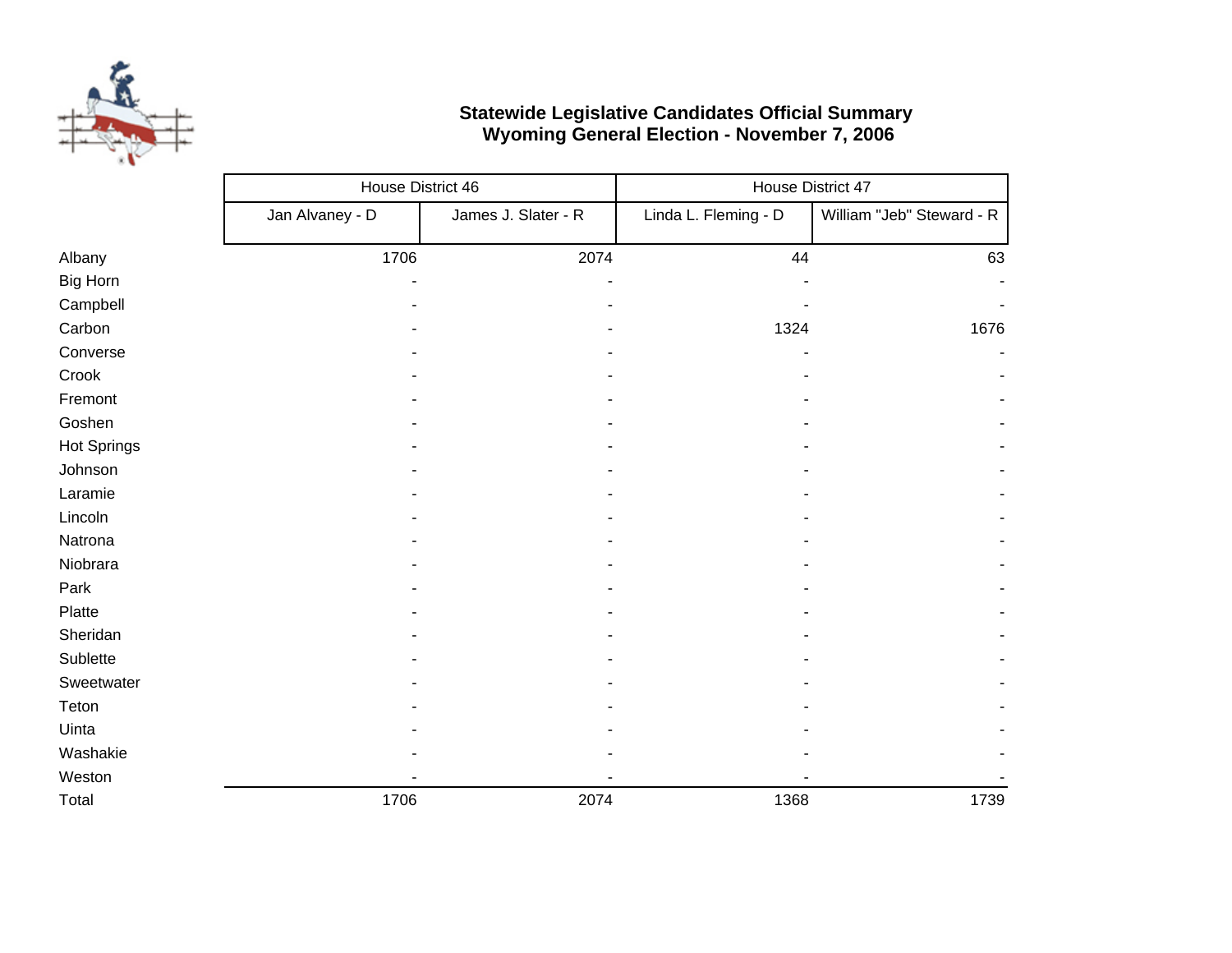

|             | House District 48 | House District 49 |                   | House District 50 |
|-------------|-------------------|-------------------|-------------------|-------------------|
|             | Marty Martin - D  | Saundra Meyer - D | Mark W Harris - R | Pat Childers - R  |
| Albany      |                   |                   |                   |                   |
| Big Horn    |                   |                   |                   |                   |
| Campbell    |                   |                   |                   |                   |
| Carbon      |                   |                   |                   |                   |
| Converse    |                   |                   |                   |                   |
| Crook       |                   |                   |                   |                   |
| Fremont     | 34                |                   |                   |                   |
| Goshen      |                   |                   |                   |                   |
| Hot Springs |                   |                   |                   |                   |
| Johnson     |                   |                   |                   |                   |
| Laramie     |                   |                   |                   |                   |
| Lincoln     |                   |                   |                   |                   |
| Natrona     |                   |                   |                   |                   |
| Niobrara    |                   |                   |                   |                   |
| Park        |                   |                   |                   | 3191              |
| Platte      |                   |                   |                   |                   |
| Sheridan    |                   |                   |                   |                   |
| Sublette    |                   |                   |                   |                   |
| Sweetwater  | 2170              |                   |                   |                   |
| Teton       |                   |                   |                   |                   |
| Uinta       |                   | 1688              | 958               |                   |
| Washakie    |                   |                   |                   |                   |
| Weston      |                   |                   |                   |                   |
| Total       | 2204              | 1688              | 958               | 3191              |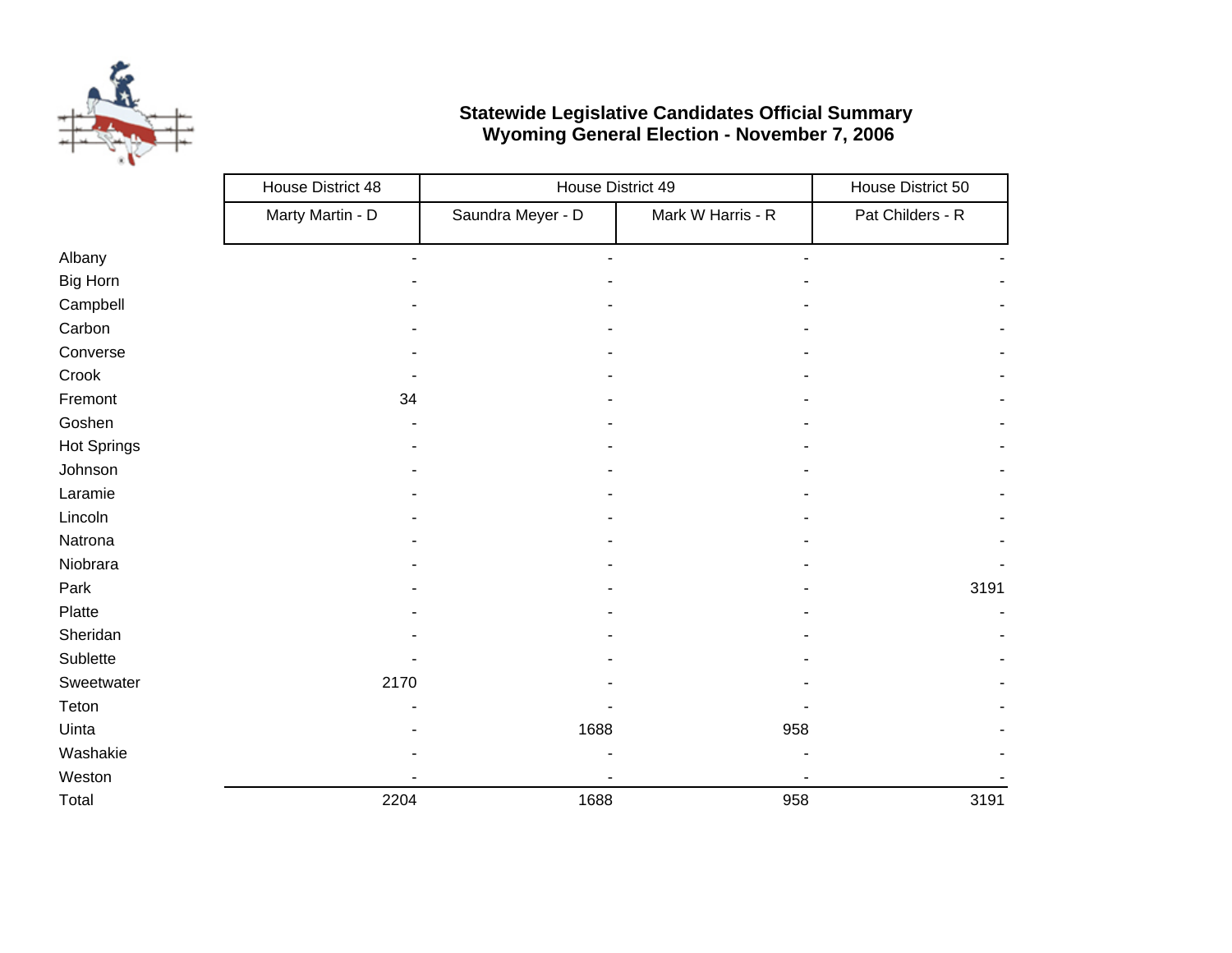

|             | House District 51 | House District 52 | House District 53 |                    |
|-------------|-------------------|-------------------|-------------------|--------------------|
|             | Rosie Berger - R  | Sue Wallis - R    | Sue Howard - I    | Erin E. Mercer - R |
| Albany      |                   |                   |                   |                    |
| Big Horn    |                   |                   |                   |                    |
| Campbell    |                   | 2238              | 681               | 1438               |
| Carbon      |                   |                   |                   |                    |
| Converse    |                   |                   |                   |                    |
| Crook       |                   |                   |                   |                    |
| Fremont     |                   |                   |                   |                    |
| Goshen      |                   |                   |                   |                    |
| Hot Springs |                   |                   |                   |                    |
| Johnson     |                   |                   |                   |                    |
| Laramie     |                   |                   |                   |                    |
| Lincoln     |                   |                   |                   |                    |
| Natrona     |                   |                   |                   |                    |
| Niobrara    |                   |                   |                   |                    |
| Park        |                   |                   |                   |                    |
| Platte      |                   |                   |                   |                    |
| Sheridan    | 3656              |                   |                   |                    |
| Sublette    |                   |                   |                   |                    |
| Sweetwater  |                   |                   |                   |                    |
| Teton       |                   |                   |                   |                    |
| Uinta       |                   |                   |                   |                    |
| Washakie    |                   |                   |                   |                    |
| Weston      |                   |                   |                   |                    |
| Total       | 3656              | 2238              | 681               | 1438               |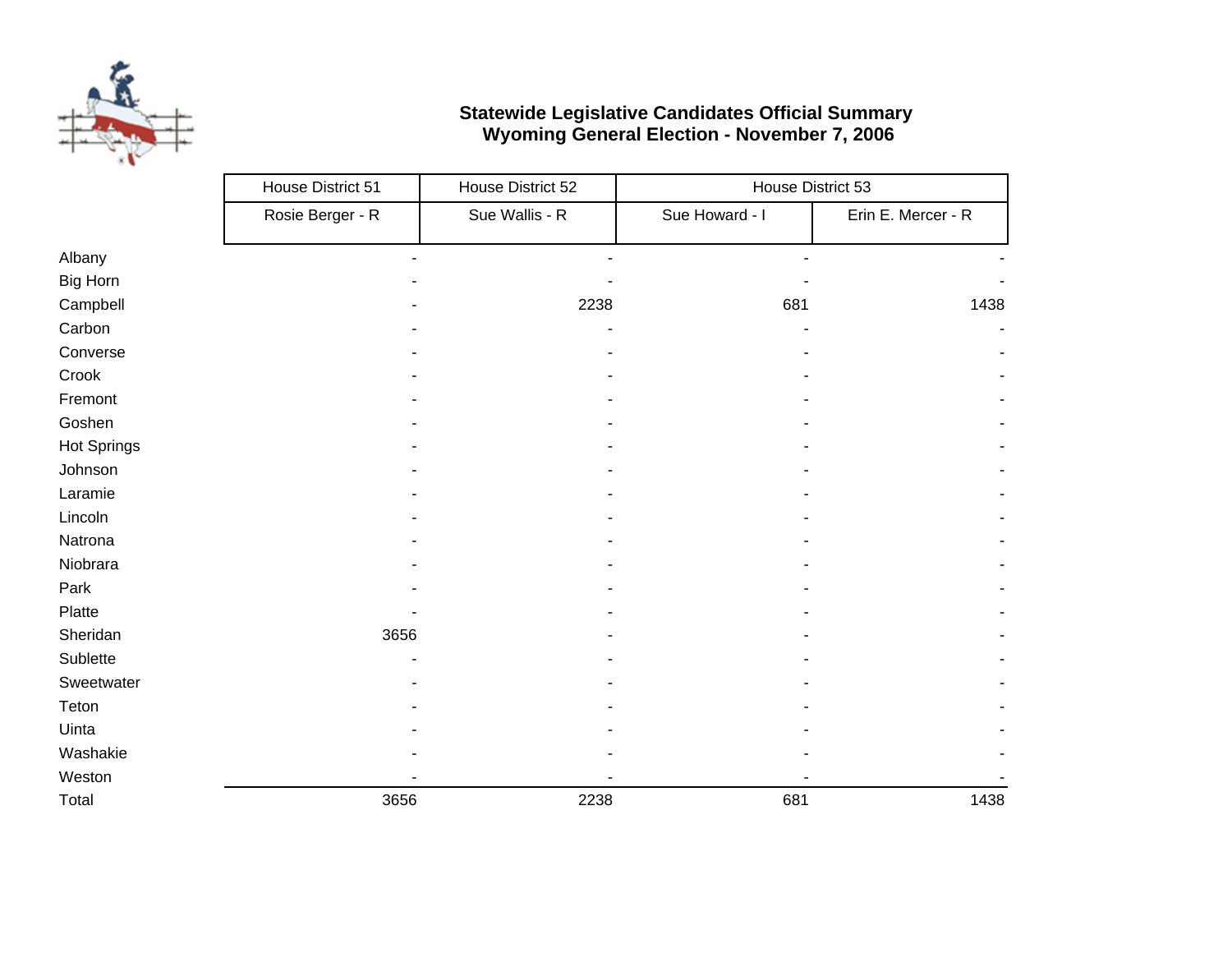

|                    | House District 54 | House District 55   | House District 56 |               |
|--------------------|-------------------|---------------------|-------------------|---------------|
|                    | Del McOmie - R    | David R. Miller - R | Tom Rea - D       | Tom Walsh - R |
| Albany             |                   |                     |                   |               |
| Big Horn           |                   |                     |                   |               |
| Campbell           |                   |                     |                   |               |
| Carbon             |                   |                     |                   |               |
| Converse           |                   |                     |                   |               |
| Crook              |                   |                     |                   |               |
| Fremont            | 3318              | 2459                |                   |               |
| Goshen             |                   |                     |                   |               |
| <b>Hot Springs</b> |                   |                     |                   |               |
| Johnson            |                   |                     |                   |               |
| Laramie            |                   |                     |                   |               |
| Lincoln            |                   |                     |                   |               |
| Natrona            |                   |                     | 1417              | 1570          |
| Niobrara           |                   |                     |                   |               |
| Park               |                   |                     |                   |               |
| Platte             |                   |                     |                   |               |
| Sheridan           |                   |                     |                   |               |
| Sublette           |                   |                     |                   |               |
| Sweetwater         |                   |                     |                   |               |
| Teton              |                   |                     |                   |               |
| Uinta              |                   |                     |                   |               |
| Washakie           |                   |                     |                   |               |
| Weston             |                   |                     |                   |               |
| Total              | 3318              | 2459                | 1417              | 1570          |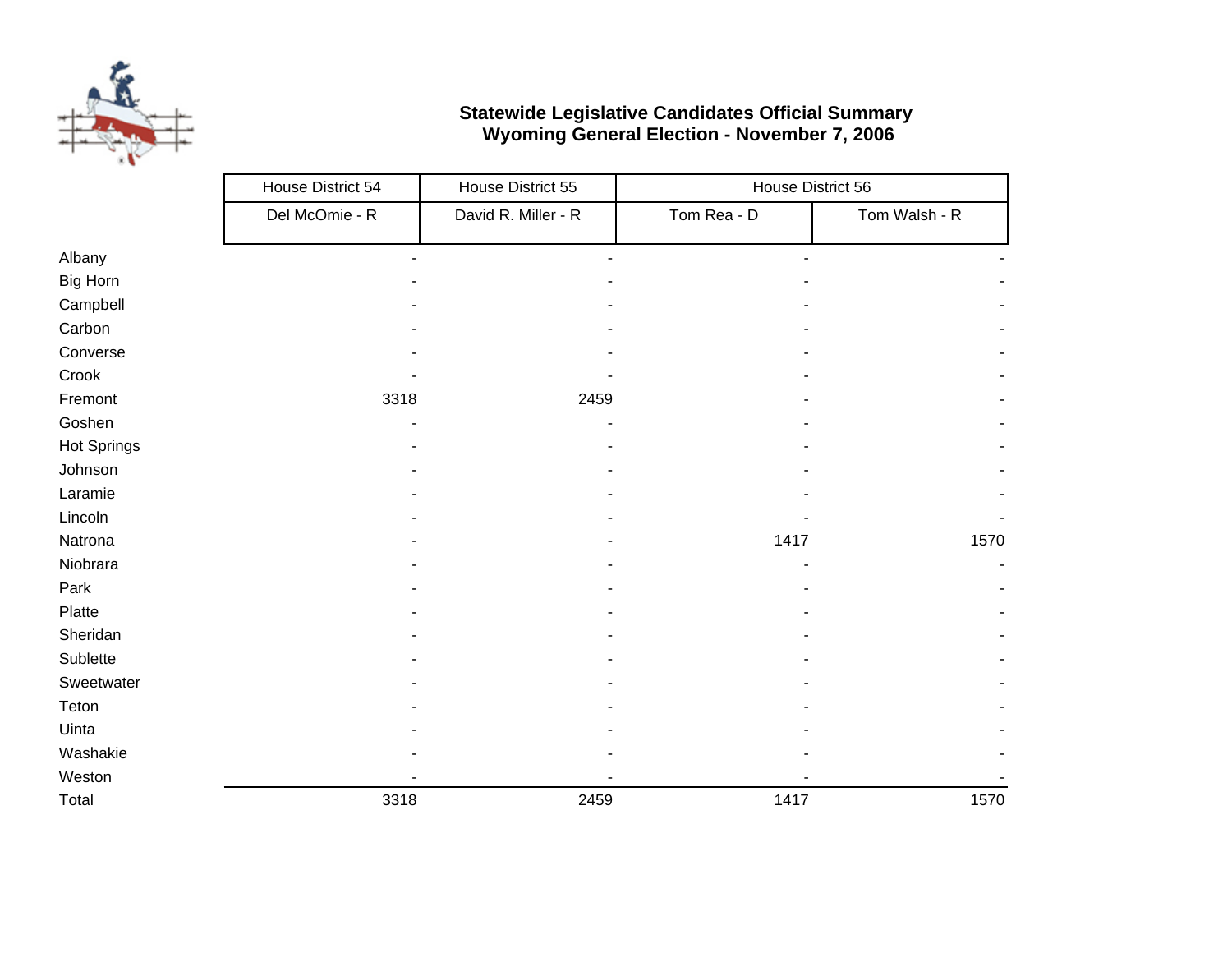

|             | House District 57     |                  | House District 58 |                     |
|-------------|-----------------------|------------------|-------------------|---------------------|
|             | Timothy A. DeLany - L | Tom Lockhart - R | Cynthia Li - D    | Lisa Shepperson - R |
| Albany      |                       |                  |                   |                     |
| Big Horn    |                       |                  |                   |                     |
| Campbell    |                       |                  |                   |                     |
| Carbon      |                       |                  |                   |                     |
| Converse    |                       |                  |                   |                     |
| Crook       |                       |                  |                   |                     |
| Fremont     |                       |                  |                   |                     |
| Goshen      |                       |                  |                   |                     |
| Hot Springs |                       |                  |                   |                     |
| Johnson     |                       |                  |                   |                     |
| Laramie     |                       |                  |                   |                     |
| Lincoln     |                       |                  |                   |                     |
| Natrona     | 538                   | 1996             | 1022              | 1584                |
| Niobrara    |                       |                  |                   |                     |
| Park        |                       |                  |                   |                     |
| Platte      |                       |                  |                   |                     |
| Sheridan    |                       |                  |                   |                     |
| Sublette    |                       |                  |                   |                     |
| Sweetwater  |                       |                  |                   |                     |
| Teton       |                       |                  |                   |                     |
| Uinta       |                       |                  |                   |                     |
| Washakie    |                       |                  |                   |                     |
| Weston      |                       |                  |                   |                     |
| Total       | 538                   | 1996             | 1022              | 1584                |